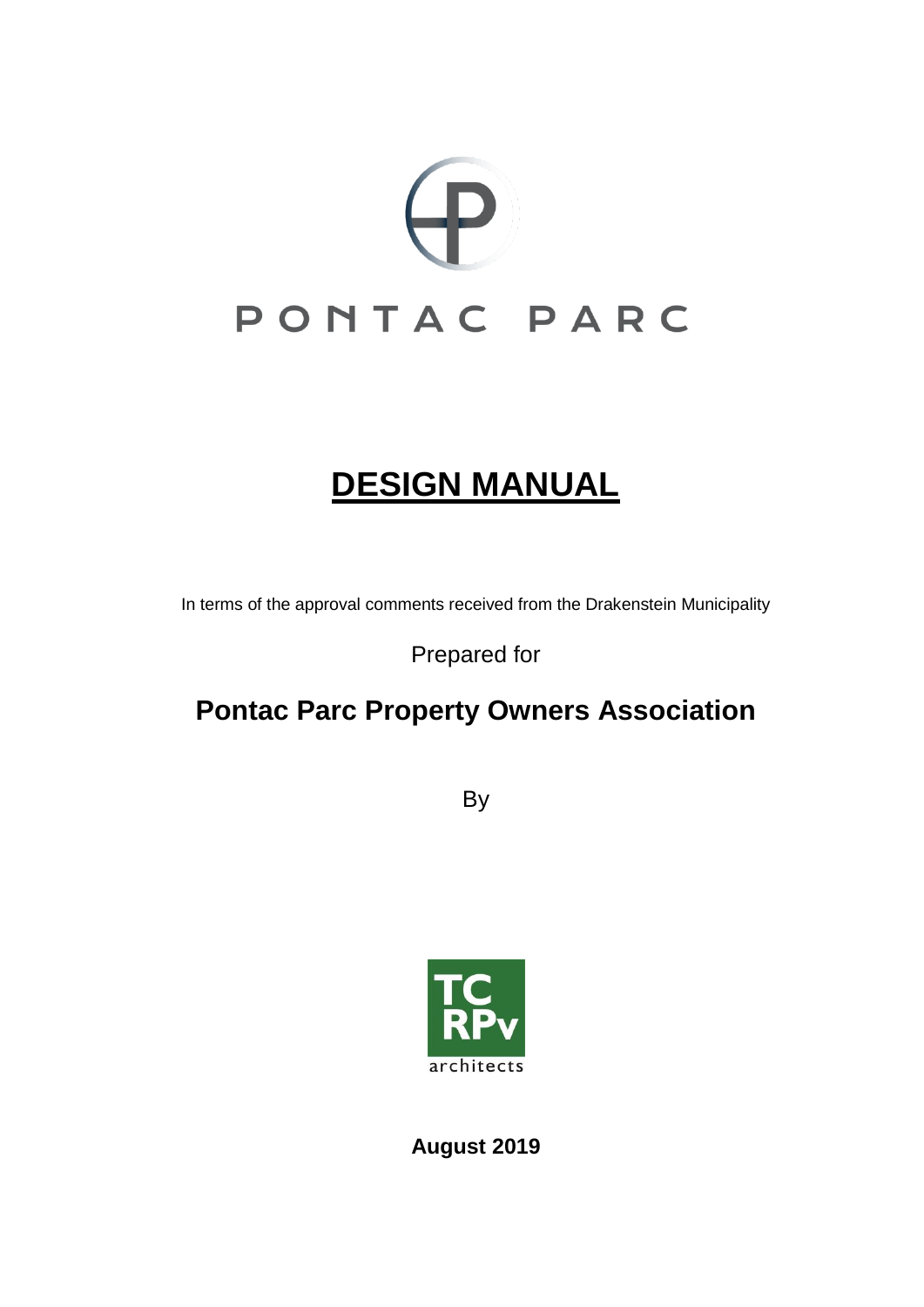# **1. INTRODUCTION**

It is the intention of this document to act as an aesthetic guideline to all Property Owners in the design and development of their properties within the Pontac Parc Development.

Due to the sensitive nature of the site, as well as the sensitive wetland environment within the development, it is extremely important that a responsible design approach be taken in respecting these aspects, while constantly taking care in minimizing the visual impact. There must be a consistency of architectural language and building materials throughout the development in order to create a coherent visual statement within this unique Boland landscape.

The proposed architecture will address building design on the basis of principles, regulations and controls that relate to the buildings' form and function. It is for this reason that certain styles, materials, colours and various building elements have been included in the development and conversely, others excluded. The design philosophy is to promote flexibility in design contained within the parameters of this document.

These architectural guidelines serve purely as guidelines and are not to be read as an exhaustive statement of rules and regulations. These design guidelines must therefore be seen as providing a planning framework which encourages rather than restricts the design process. On this basis, the Aesthetics Committee is authorised to interpret the provisions of the guidelines and consider minor departures in the interest of all Property Owners and the benefit of the entire development.

These architectural guidelines are to be read in conjunction with all laws, bylaws and statutes of the Republic of South Africa and relevant local authorities, as well as in conjunction with the annexures to this document.

#### **2. FORMULATION OF AN ARCHITECTURAL LANGUAGE**

Instead of prescribing a specific architectural style to the development, certain design principles and design criteria have been established in this document. This will ensure that a contemporary, environmentally responsible and sensitive response be made to each property within the development, through the individual design of each building. The goal will be to create a cohesive visual composition throughout the entire development, while remaining true and relevant to architecture of the 21<sup>st</sup> century.

Sustainable, non-toxic, natural building materials and finishes are encouraged within the designs and architects are to ensure that energy efficient passive solar designs and related technologies are to be taken into consideration.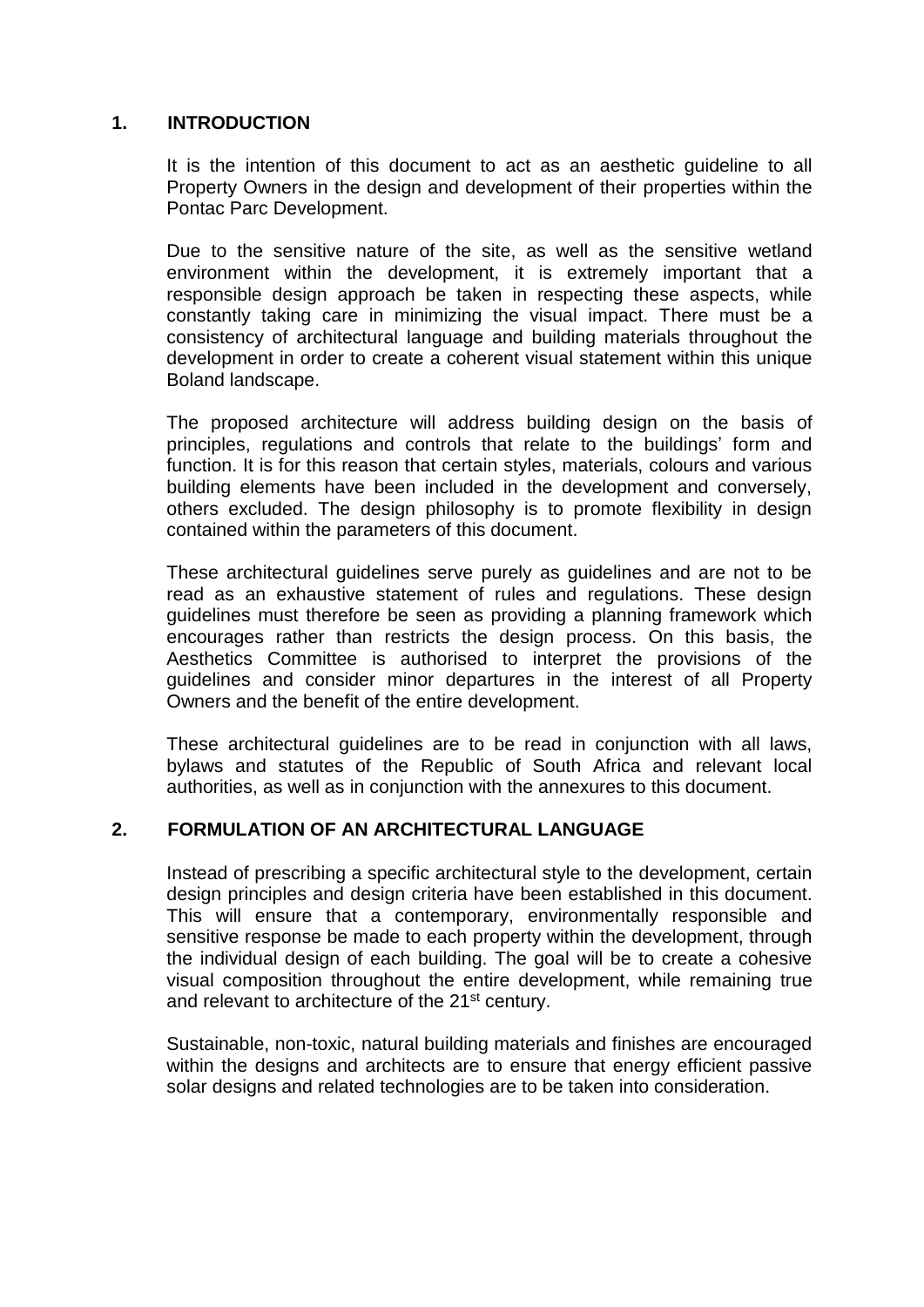# **3. AESTHETIC STANDARDS**

- 3.1. These guidelines have been formulated as a reference for the Pontac Parc Property Owners Association (POA) and will also be used for the evaluation of all architectural building plans with regard to aesthetics and environmental appropriateness. **(Principal Architects for plan scrutiny to be appointed by the Pontac Parc Property Owners Association).**
- 3.2. Submission of building plans for aesthetics approval will be evaluated by a panel of Architects/Professionals (Aesthetics Committee) appointed by the POA, independently from the Local Authority, in order to retain continuity and harmony throughout the development. Approval will be granted if, in the opinion of the committee the design successfully communicates the desired architectural language and character of the development.
- 3.3. The POA Aesthetics Committee reserves the right to amend these guidelines from time to time in the interest of the Development.

# **4. BUILDING PLANS APPROVAL**

- 4.1. The requirements of this document are in addition to criteria used for building plan approval by the Local Authority as well as the National Building Regulations.
- 4.2. All plans of any proposed building or structure of any kind must first be lodged for written approval to the POA prior to submission to the local authority for approval.
- 4.3. Two full sets of working drawings, including a 1:200 site layout, and the proof of payment of the scrutiny fee, are to be handed in at the POA offices.
- 4.4. The scrutiny fee is to be determined annually by POA.
- 4.5. Plans that have not been approved have to be corrected and resubmitted for approval. These amendments will be scrutinised at no additional cost, but any failure to comply with these amendments will then attract an additional fee for every subsequent resubmission.
- 4.6. Variations to approved plans will be treated in the same manner as new plans, with a scrutiny fee to be determined annually by POA payable upon submission.
- 4.7. The Local Authority will only approve a plan that has been approved by the Property Owners Association Aesthetics Committee, by means of an official stamp of approval. No new buildings may be erected, or existing structures altered without the approval of building plans by the Local Authority and the POA Aesthetics Committee.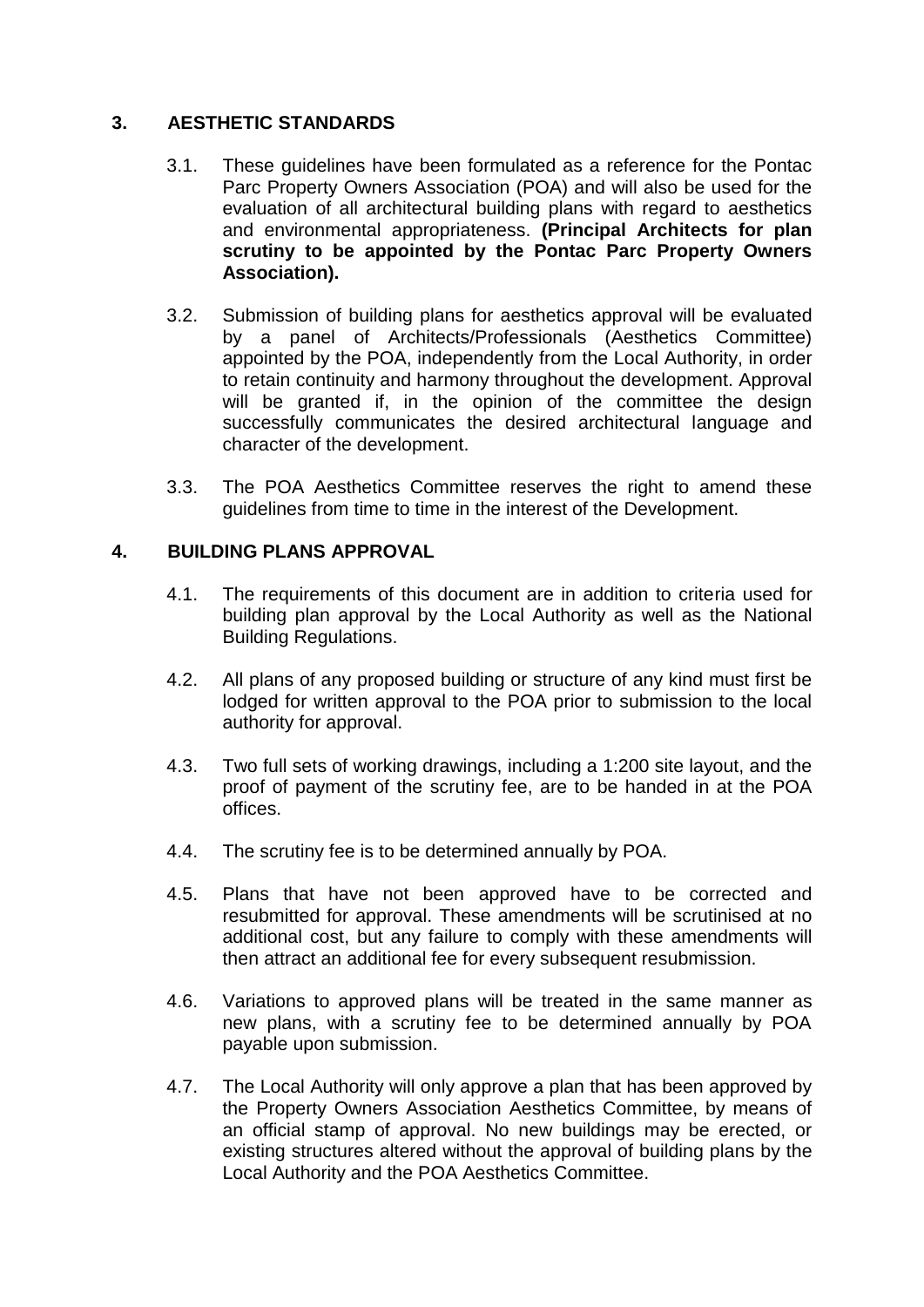## **5. CONSTRUCTION RULES**

- 5.1. Building work may only commence once the POA and Local Authority have approved the plans.
- 5.2. The owner and his builder(s) must at all times comply fully with the construction rules as determined by the trustees from time to time. No member shall be permitted to occupy a building or structure on an Erf without a certificate of occupation issued by the POA and the Local Authority.
- 5.3. Any erf not improved by any member by way of a building or structure shall be maintained by the said owner in a neat and tidy manner.
- 5.4. The erection of temporary structures shall not be permitted without the prior written consent of the POA Temporary Structures can be defined as but will not be limited to the following subject to the POA's discretion – Gazebos, Free Standing Garden/ Tool Sheds, Wendy Houses etc.
- 5.5. The use of any kind of shade netting is prohibited save with the express written permission of the POA.
- 5.6. All building work undertaken by a contractor or by the member must be done within trading hours set out by the POA.
- 5.7. Prior to the commencement of any building work, the area, erf and/or building site shall be temporarily screened or fenced off and access controlled.
- 5.8. Members are responsible for the maintenance, neatness and cleanliness of their buildings and erven. The Association reserves the right to affect repairs or maintenance at the expense of the member.
- 5.9. Cracked / broken windows to be replaced within 10 days after the date of damage.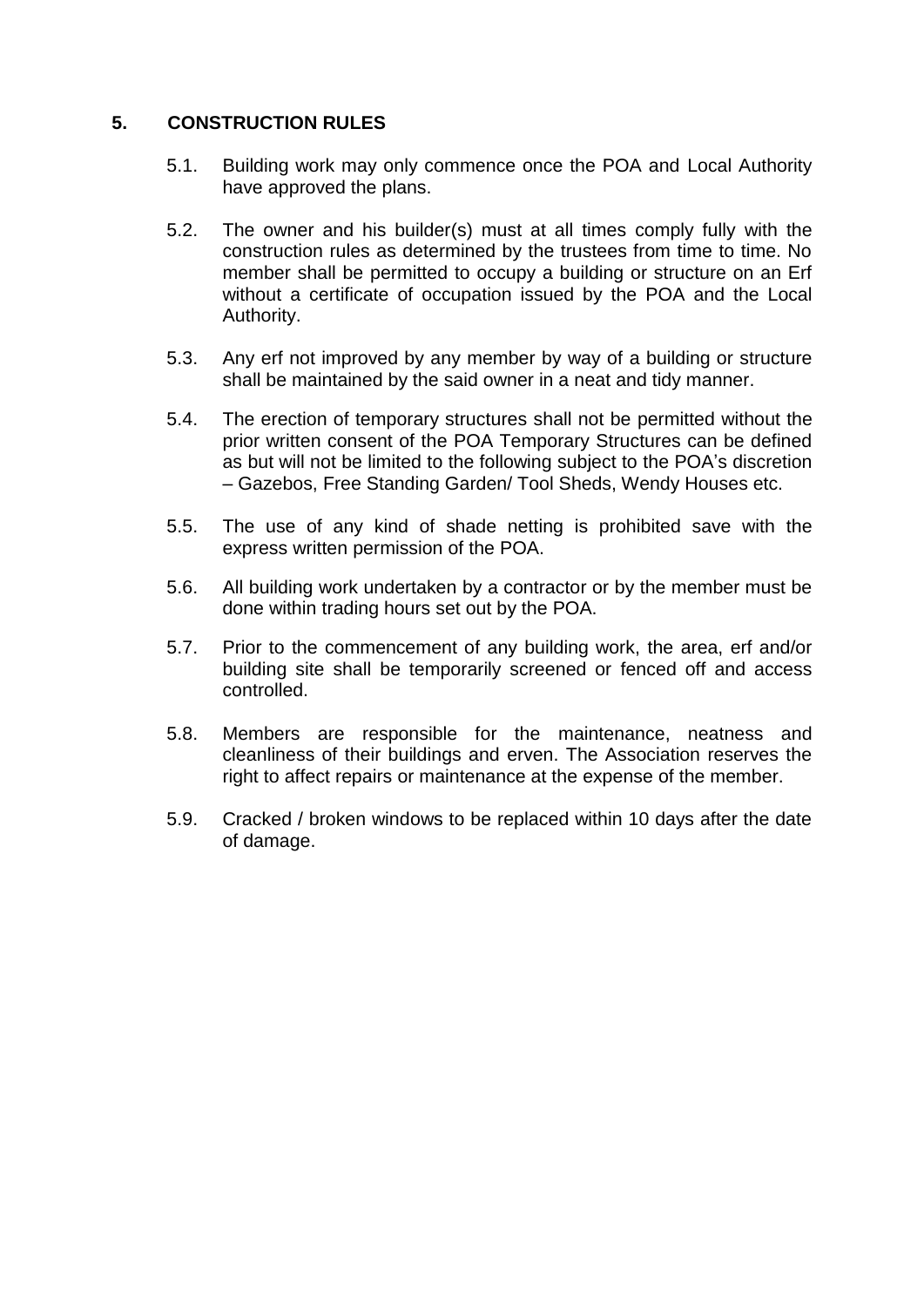## **6. PROPERTY / BUILDING ALTERATIONS**

- 6.1. All plans for any and all buildings, building alterations, the placement of any attachment or upgrades to the buildings including but not limited to satellite dishes or air-conditioning units must be lodged with the POA as per no. 4 above for approval and neighbouring erven if applicable, prior to the submission of the plans to the local authority for approval.
- 6.2. Approval of alteration plans will only be granted subject to the provisions of the constitution and the Design Manual of the Pontac Park Development.
- 6.3. The colour scheme and facade of the buildings may not be changed save with the express written permission of the POA.
- 6.4. Members and/or their tenants may not place any pot plants or structures on top of the surrounding walls of their erven.

# **7. ARCHITECTURAL DESIGN**

7.1. Guiding Principles:

Amongst the key priorities for sensitive development within the area, emphasis is placed on a preference for architecture that responds directly to its local physical context, rather than by predetermined stylistically driven forms originating from elsewhere. The need to integrate landscape and architectural patterns are driven by three Key scenic resources within the immediate context:

- 7.1.1 The N1 View Corridor
- 7.1.2 The Suid Agter Paarl Road Scenic Drive
- 7.1.3 The Cultivated Land North of the Property

These concepts need to be implemented by:

- a.) Reducing visual impacts resulting from large or extended development footprints and roof heights
- b.) Producing architecture that constitutes a pragmatic response to the environmental conditions and constraints of the area, rather than being the result of simplistic stylistic pre-conceptions
- c.) Design architects should strive to integrate the proposed development within its changing cultural landscape and context with particular attention to site landscaping integration, roofscape configuration and external finishes, particularly on the Northern edge of the development.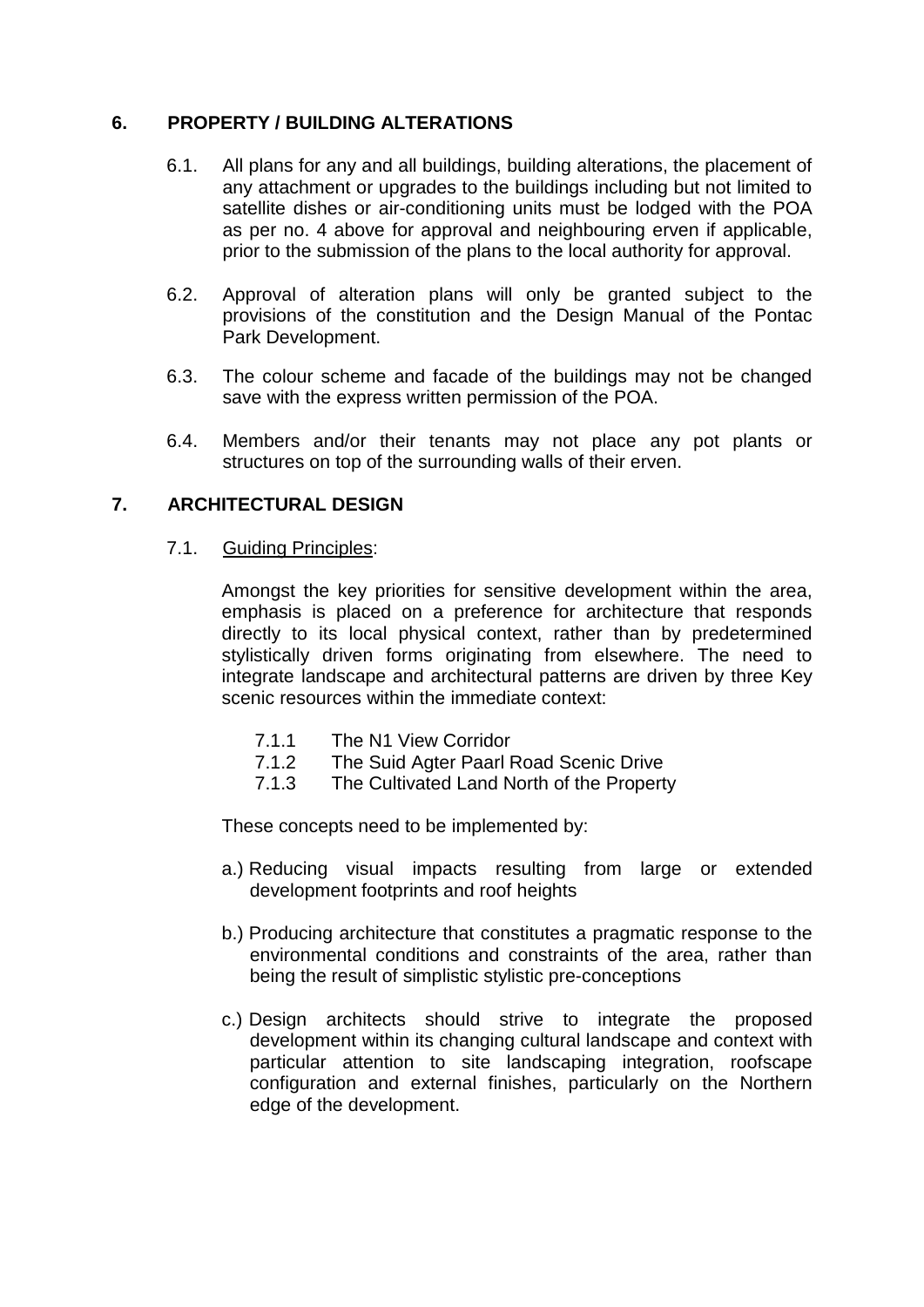## 7.2. General response to physical context:

Design architects should strive to produce buildings that sit comfortably within the surrounding landscape that is currently being transformed by incremental development. By implication, contrasting and over-scaled envelope shapes, contrasting massing (particularly flat roof shapes), bold colours and finishes that are uncharacteristic of the area (e.g. face brick) would be discouraged in favour of muted tones and natural surfaces.

# 7.3. Architectural expression:

Producing contemporary architecture that derives expression from appropriate responses to local micro-climate, topography and physical context, rather than being simplistic stylistic borrowings from elsewhere, or literal style-driven applications applied without sufficient thought to physical context is strongly encouraged.

Given the local hot summers and rainy winters, consideration should therefore be given to the use of extended eaves overhangs, recessed wall faces that include large glazing areas, planted pergola shading, sunshades and canopies etc. Integrated landscaping through strategically placed trees could also be used as part of the shading system for buildings.

# **8. BUILDING LINES, COVERAGE AND SITE CONDITIONS**

8.1. Building Lines (*Regulation*):

Building lines are to be in accordance with the Site Development Plan. No building may encroach over these building lines.

8.2. Coverage (*Regulation*):

There will be a 75% allowable coverage.

8.3. Bulk Factor *(Regulation)*:

The bulk factor throughout the entire development and on all erven is 0.75 (Naught Comma Seven five).

8.4. Refuse Yards (*Control*):

Refuse yards must be enclosed with a 2,1m high wall. No refuse bins may stand in any area other than within the refuse yard. Refuse yards must be provided for each single standing building.

The sizes of refuse yards are to be determined based on the size and usage of the building.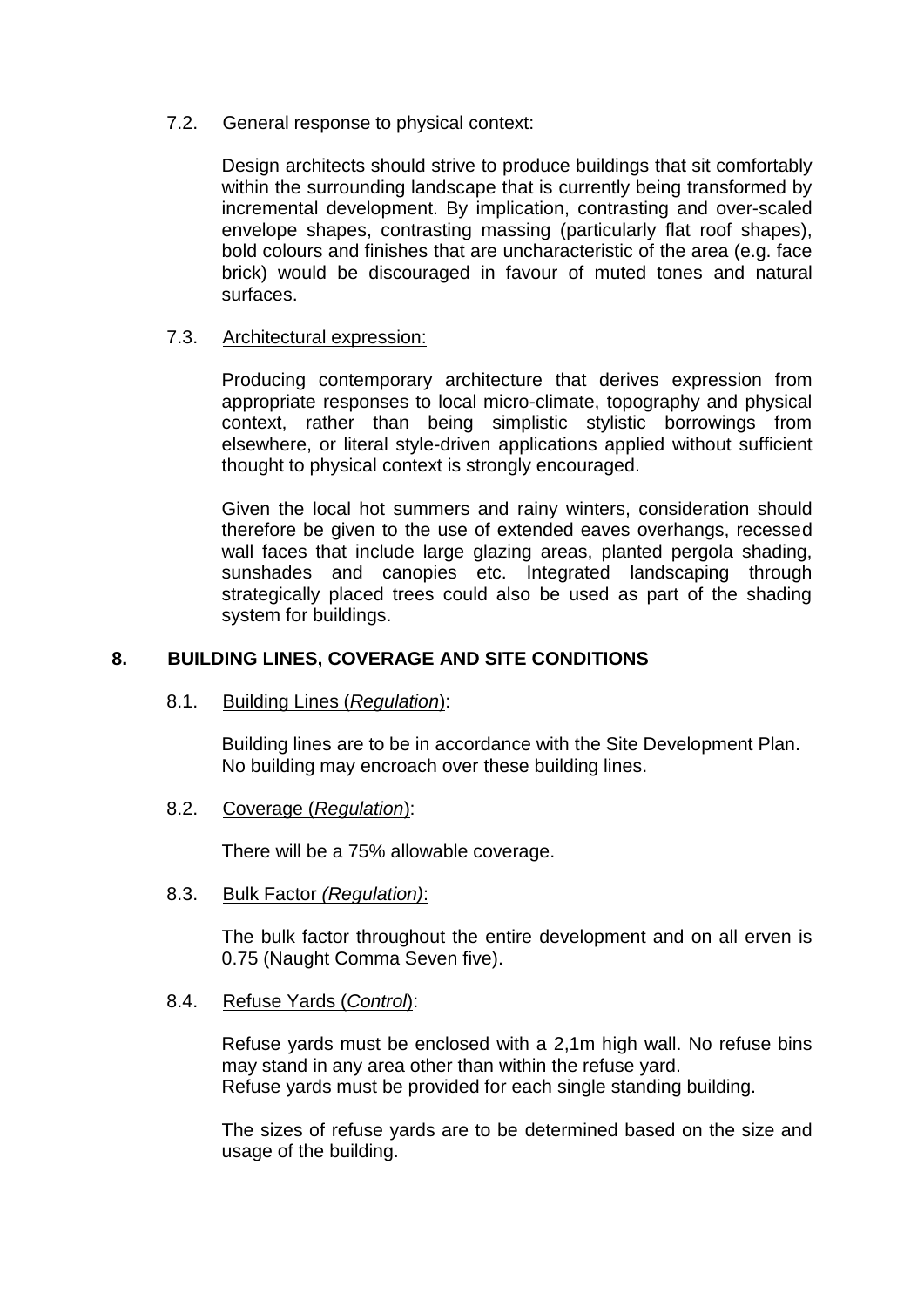#### 8.5. Parking Bays (*Regulation*):

Commercial retail and light industrial buildings are to have a minimum of 4 bays per 100sqm of floor area, independently accessible.

#### 8.6. Positioning of the building on the stand (*Principle*):

The building should be positioned on the erf in such a way as to be sensitive to the surrounding natural environment and to be the least obtrusive as far as visual impact is concerned.

The Aesthetics Committee may refuse to approve a building plan if the positioning of the building on the erf, in its view, not being sensitive to the environment or is obtrusive visually. The final positioning of a building on an erf is entirely at the discretion of the Aesthetics Committee.

#### **9. HEIGHT RESTRICTIONS**

#### 9.1. Maximum roof height *(Regulation)*:

The maximum overall height of buildings are as follows:

- Commercial Buildings: 10m
- Industrial Buildings: 12m
- Retail Buildings: 12m

These heights are measured from the finished floor level of the ground floor to the top of ridge.

No building, nor any portion of a building may exceed this height.

In addition, a maximum of 2 storeys is permitted above the finished ground level.

#### 9.2. Maximum ground floor level above natural ground *(Control)*:

The finished ground floor level may be set at a maximum of 1m above the highest point of natural ground level measured against the external wall of the building, provided that the building has a basement parking garage below it.

The maximum height of the basement is to be 3m, measured from the finished floor level of the basement to the underside of the soffit.

Heights are to be kept to the minimum and the building fitted comfortably into the natural contours and orientation of the site and in relation to adjacent stands.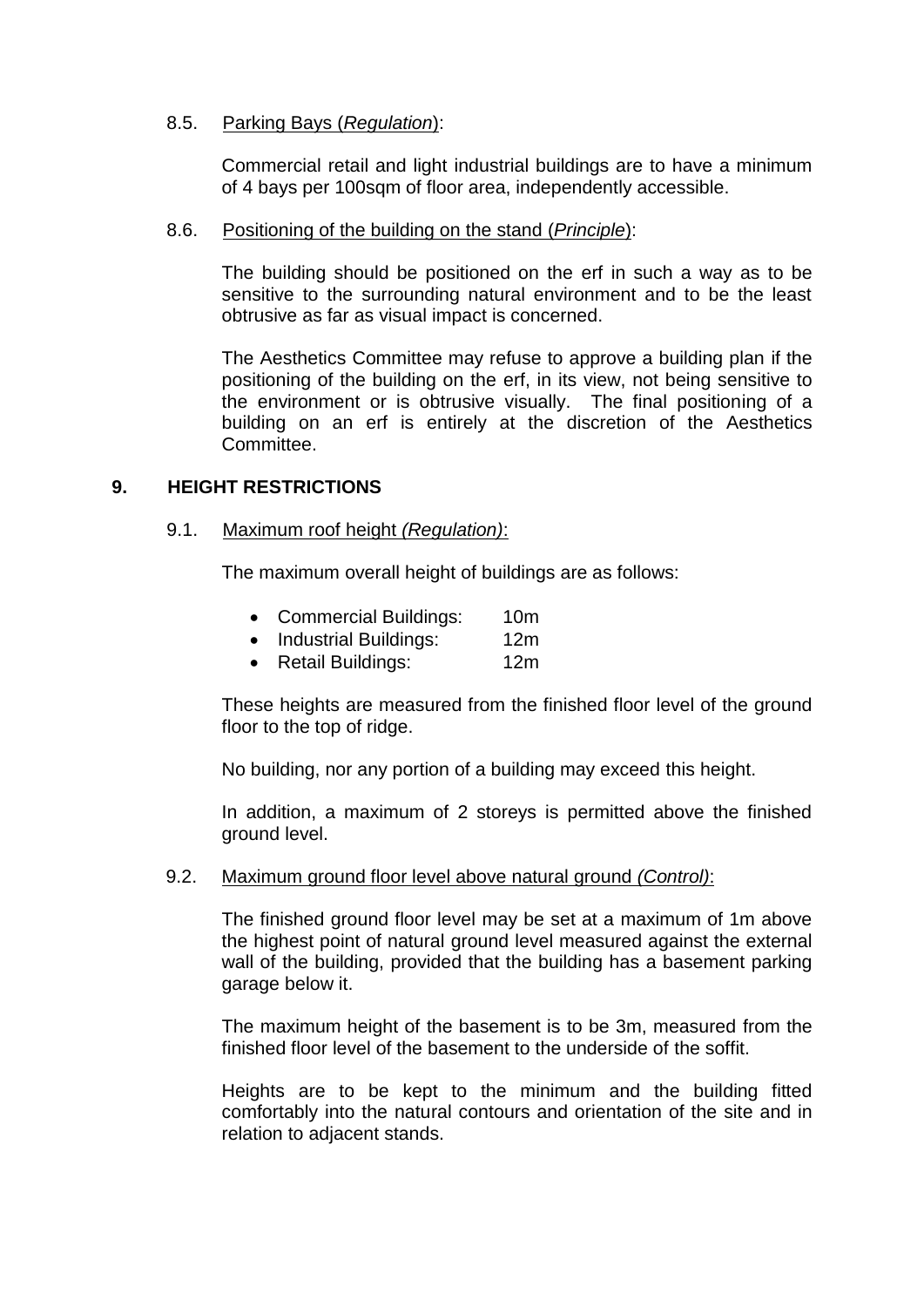#### **10. FLOOR PLAN FOOTPRINTS AND MASSING**

# 10.1. Footprint:

The footprints of buildings are encouraged to be fragmented in form. Buildings may be linked to one another by pathways, light weight covered structures or pergolas and do not have to form an integral part of the footprint.

Footprints of buildings are to be limited to 30m x 12m.

#### 10.2. Massing and shape:

The massing of the building is to be formed by a main mono-pitched roof flanked by lesser mono-pitched lean-to or free-standing roofs.

Flat concrete roofs are permitted but may only constitute a maximum of 20% of the roofed area of the building. Where portal framed industrial buildings are required, these are limited to a maximum width of 12m, and the roof pitch is to be a maximum of 17 degrees. *(Control)*

All lean-to roofs will be 5 degrees maximum, and to be hidden by a parapet. Lean to roofs are only permitted when enclosed by U or L shape and shall not protrude these shapes.

#### 10.3. Scale and proportion:

Careful consideration should be given to the scale and the proportion of the main building & axillary forms, as well as the openings in these forms.

H-, T-, L- and U-shapes and combinations thereof should be used.

Shapes should protrude one another to express gable shapes.

Junction of shapes could be broken up and articulated to prevent long surfaces in one plane, to adhere to the rule of the footprints of buildings being limited to 30m x 12m.

#### **11. EXTERNAL WALLS**

#### 11.1. Wall finishes *(Regulation)*:

Simple external wall and floor surfaces deriving their adornment from the natural and honest use of materials typical of the sub-region, reflecting muted and natural earth tones are encouraged, rather than glaring white and high-tech finishes. Textured plaster and stucco surfaces would also be encouraged. Reflective metallic surfaces are not allowed.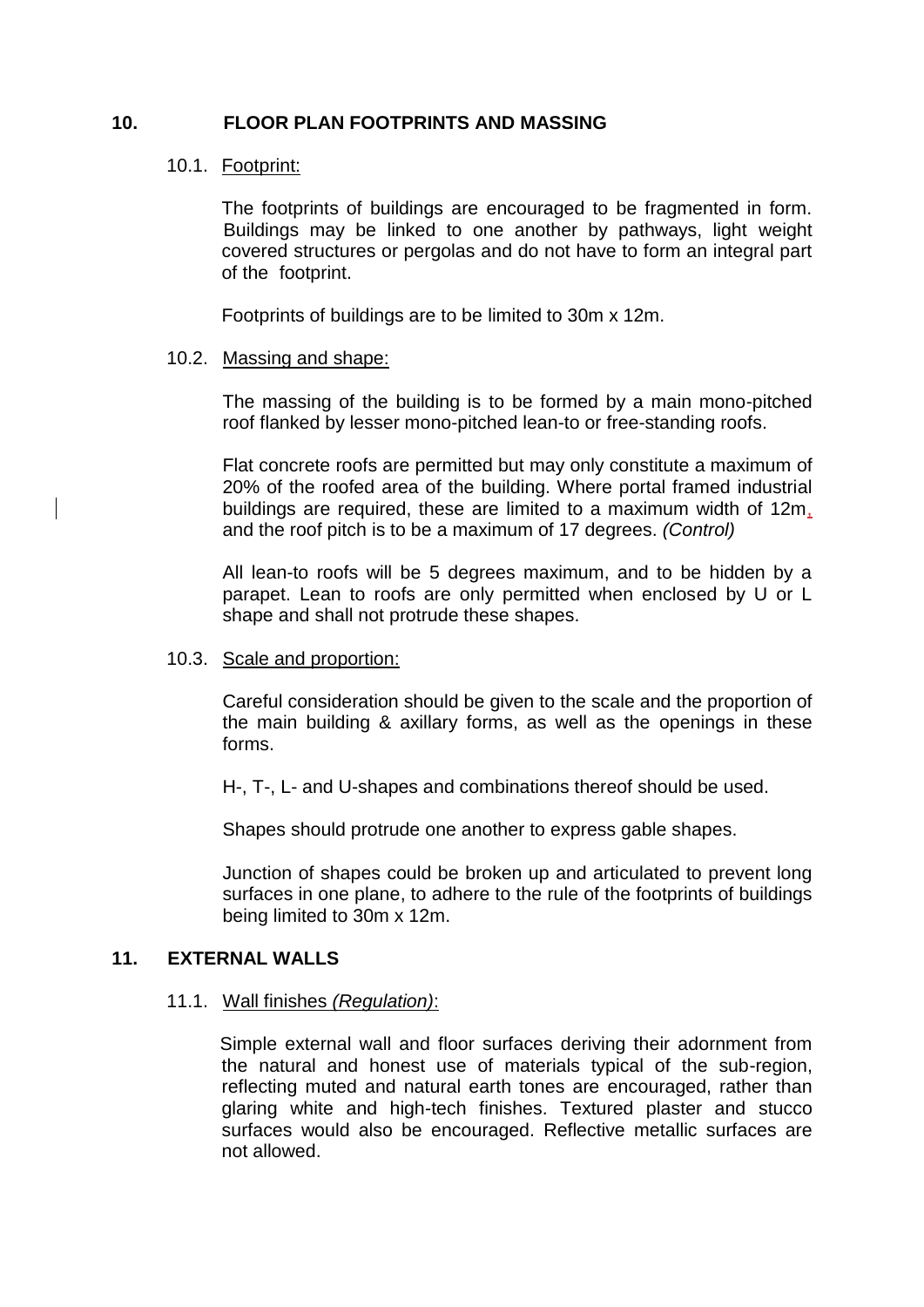Walls are to be both rough-plastered and painted, smooth plastered and painted, sandstone clad, or exposed ROK brickwork with raked joints or a combination of these finishes. Plaster mouldings may also be used around doors and windows. These mouldings must have plain lines, and not be highly decorative, to complement and articulate the architectural language of the building. *(Principle)*

Specific Exclusions *(Regulation)*:

- *Decorative plaster (Spanish or heavily textured)*.
- *Face brick*
- *Highly reflective finishes*.
- *Pre-fabricated structures.*

*The above exclusions serve as examples only. There may be other exclusions, which at the discretion of the Aesthetics Committee, may be ruled out, if in the opinion of the committee, the material use does not compliment the architectural language of the Pontac Parc Development.*

#### 11.2. Wall Colours *(Regulation)*:

*Colour samples and specifications to exterior of buildings must be submitted to the Aesthetics Committee for approval prior to painting.*

#### 11.3. Gable Walls *(Regulation)*:

Must be either 30 or 45 degrees. (Pitched roofs)

15, 20 or 30 degrees. (Mono-pitched roofs)

Maximum 17 degrees. (Portal frame roofs)

#### 11.4. Roof Vents *(Control):*

The position and proportion of the vent on the gable is critical and designers must pay attention to these correct proportions and balance.

The size of the vent must be in proportion to the wall surface area of the gable – not too big or too small.

#### 11.4.1.Materials (*Regulation)*:

Timber: varnished or painted to match doors and windows.

Aluminium: Powder coated to match doors and windows.

Pre-cast concrete: painted to match doors and windows.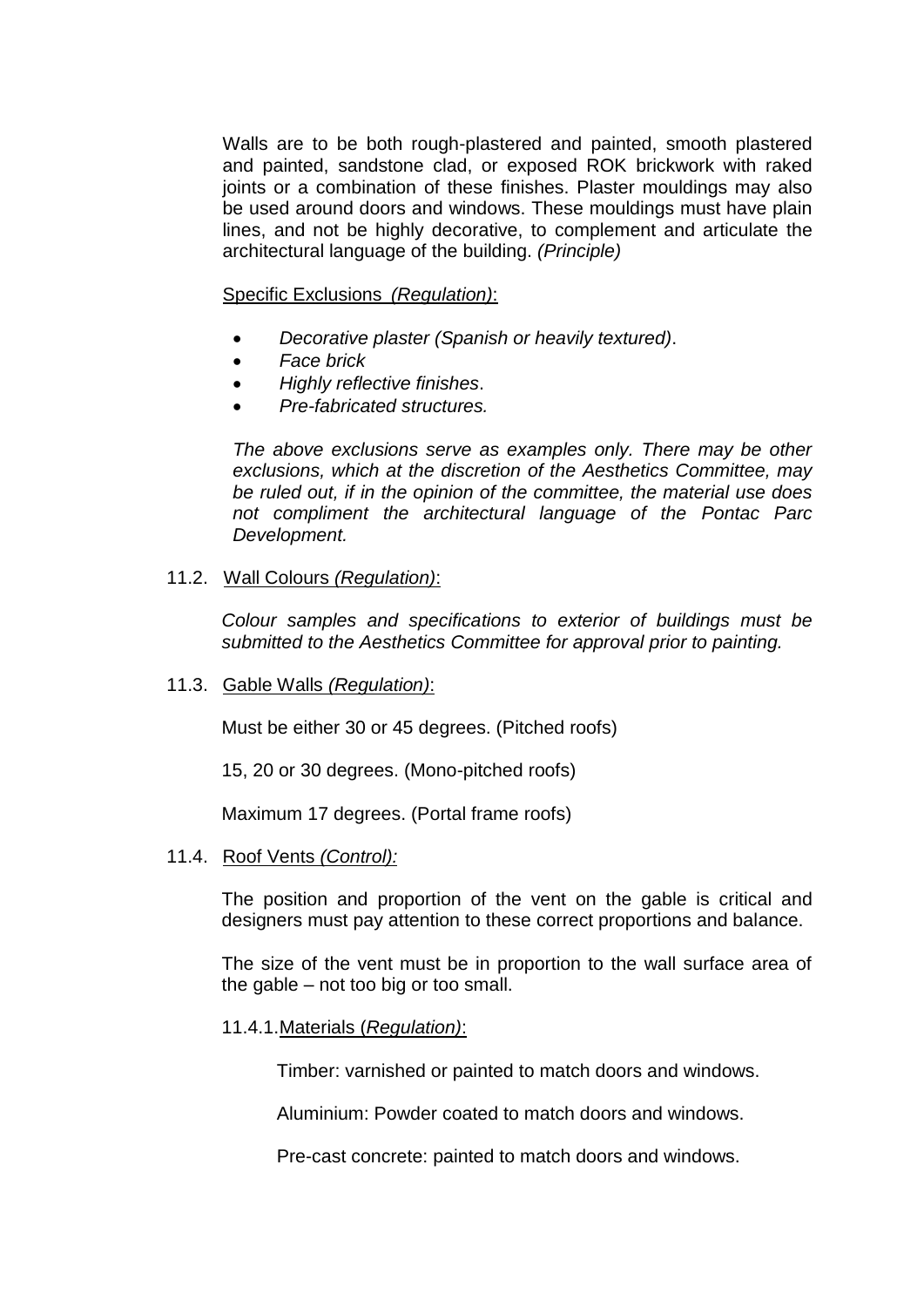#### 11.5. Cladding: *(Regulation):*

Cladding to side of building may be used from 3m above finished ground level and must match roofing material.

## **12. WINDOWS, SHUTTERS AND DOORS**

#### 12.1. General:

All windows to comply with SANS 10400-N and SAGGA regulations.

Special attention must be given to limit sound from the N1 National Road from penetrating the buildings and disturbing the occupants.

#### 12.2. Materials:

Choice of materials must be consistent in design and colour throughout the building. All doors and windows are to be the same colour whether wood, steel or aluminium or mixed. *(Control)*

Painted or varnished timber doors and windows are to be consistent in colour throughout the building. Use of stained glass and sand blasted glass is permitted. *(Control)* 

Aluminium is to be powder coated or anodized.

*Colours: Black, White, grey, natural timber, dark-brown or charcoal* 

#### 12.2.1.Specific Exclusions *(Regulation)*:

• *Cottage pane windows*

#### 12.3. Form and Elements *(Principle)*:

Front doors are to be generally plain in detail with ironmongery to match.

Timber sliding or folding shutters to match language of building. Large paned windows are to have vertical proportions. *(Control)*

Aluminium sliding doors to be four panelled doors with two middle sections sliding, with vertical proportions and a horizontal member at

roughly one third height above the thresh hold.

Tinted or sand blasted details or features on any door or window to be approved by aesthetics committee before manufacture and/or installation. *(Principle)*

Specific Exclusions *(Regulation)*: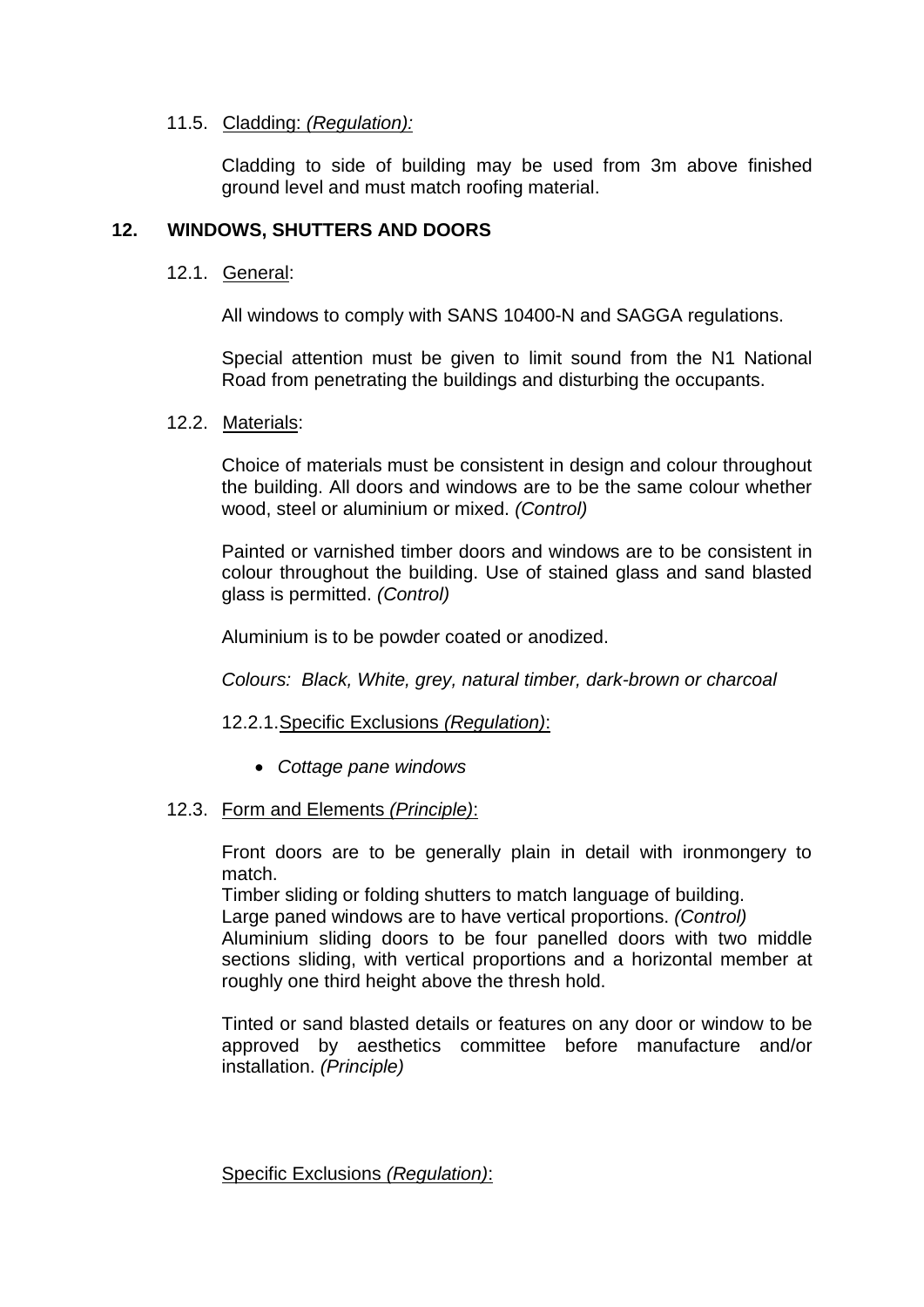- *Small paned windows*
- *Glass blocks*
- *Elaborately decorated doors*

# **13. OTHER ARCHITECTURAL COMPONENTS**

#### 13.1. Verandas *(Principle)*:

Painted timber or steel posts with diagonal corner brackets are encouraged. No Fretwork or other elaborate details may be added. Roofs are to be Chromadek KlipLok or similar approved metal roof sheets, matching the material of the roof.

*Colour: Charcoal.* 

13.1.1.*Specific Exclusions: IBR*

#### 13.2. Balconies *(Control)*:

All balconies are to form a part of the structural frame of the building. A balcony can form the roof of a room on ground floor level.

Painted or varnished timber balustrades are permitted to enclose balcony to a height of 1000mm above finished floor level. Steel, aluminium or glass balustrades are also permitted. Balconies may not have solid walls, except in certain instances, which at the discretion of the aesthetics committee will be permitted. Cantilevering balconies may not extrude more than 2m beyond the exterior wall of the building. Juliette type balconies are permitted.

#### 13.2.1.*Specific Exclusions:*

• *Full height (1000mm) solid masonry plastered and painted walls.*

#### 13.3. Pergolas *(Control)*:

Rectangular section timber pergolas on 100x100mm timber posts or galvanized steel (painted) columns are permitted. Columns may also be brick or concrete and plaster.

Retractable natural coloured canvas, shade cloth, slatted timbers, or aluminium louvered awnings, fixed to the underside of pergolas are permitted.

Pergola may extend to maximum 1500mm measured from wall of building.

#### *13.3.1.*Specific Exclusions *(Regulation)*: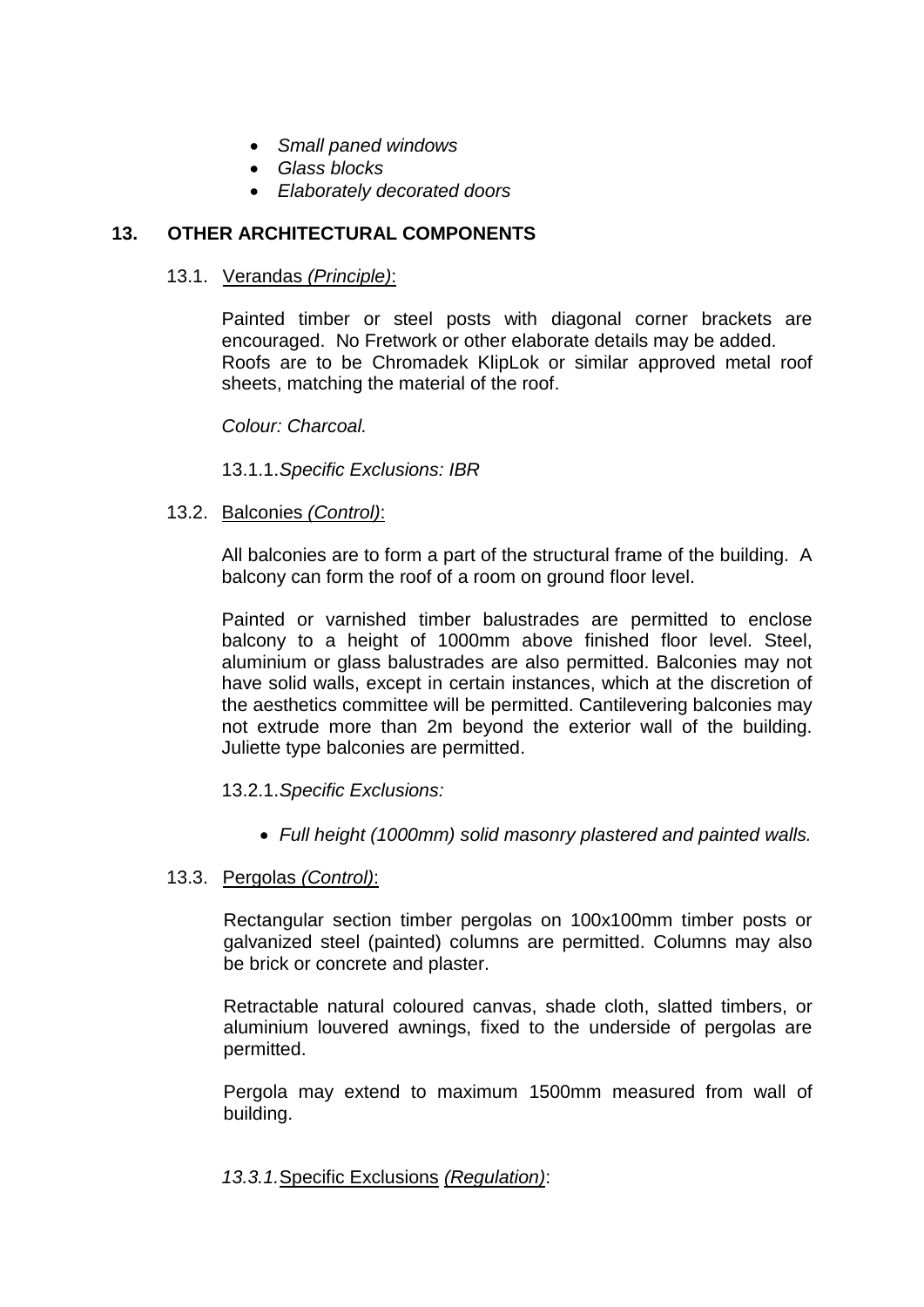• *Round section timber gum poles*

## *Retractable awnings may not be striped or patterned or any colour other than natural canvas and must be approved by the Aesthetics Committee.*

## 13.4. Carport *(Principle)*:

This structure must be covered with Chromadek KlipLok or similar approved metal roof sheets hidden by a beam or parapet wall. It must conform to the architectural language of the building and that of the development.

*Roof Colour: Charcoal*

# **14. ROOFS**

The form and shape of the roofscape is an extremely important element in the Pontac Parc Development as it provides the unity, harmony and consistency of the architectural whole. Roofs must therefore be carefully considered in relation to surrounding hill, mountain and vineyard backdrops.

The following aspects must be adhered to:

14.1. Materials *(control)*:

Chromadek KlipLok or similar approved metal roof sheeting to be used

*Colour: Charcoal so as not to produce glare.*

#### 14.2. Form *(Principle)*:

Straight lines and angles are strongly encouraged in the design of roof within this development to minimize visual impact.

No dormer windows will be permitted.

Roof lines are to be non-obtrusive and simple in design. 14.2.1.Eaves Overhangs:

> Overhangs are encouraged to provide shade to windows, doors and large glazed areas.

#### 14.3. Pitch *(Control)*:

Pitched roofs of either 15, 30 or 45 degrees may be used. Flat concrete roofs are permitted but may only constitute a maximum of 20% of the roofed area of the building. Where portal framed industrial buildings are required, these are limited to a maximum width of 12m and the roof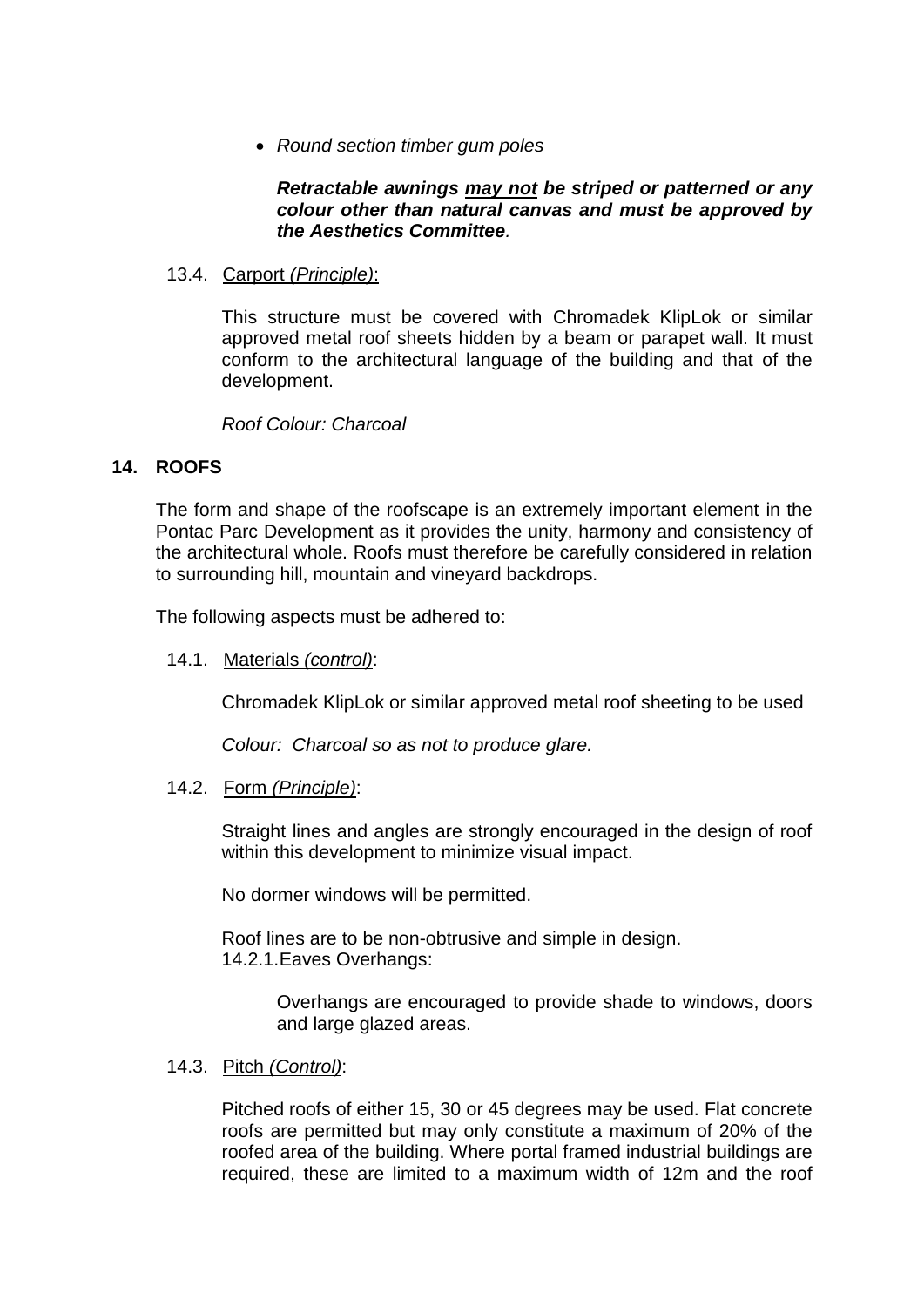pitch is limited to a maximum of 17 degrees. *(Control)*

Flat roofs are generally discouraged, but areas that are not concrete may be covered with Chromadek KlipLok or similar approved metal roof sheeting, and hidden by a parapet, pitch should be min. 2 degrees.

*Colour: Charcoal*

#### 14.4. Roof fixtures *(Control)*:

These include TV and radio aerials, satellite dishes, solar panels, roof lights and chimneys.

#### 14.4.1.TV and Radio Aerials:

All aerials must be placed strategically with minimum visual impact.

The location of satellite dishes must be unobtrusive and can be painted the same as external walls.

#### 14.4.2.Solar Panels:

These are permitted roofs, but must be as unobtrusive as possible, while still making optimum use of orientation and position.

#### 14.4.3.Roof lights:

These are permitted but must be installed flush with the plane of the roof. Perspex or glass domes, barrel vaults or pyramids are prohibited.

#### 14.4.4.Chimneys:

These are important architectural features that contribute to the Architectural language of the Boland and must therefore be well designed. Simplicity of form is important. Chimney flues must be finished with an engineered cowl. Steel pipes are encouraged as they add to the architectural language and provide radiant heat to other parts of the building.

#### 14.4.5.Specific Exclusions:

*Clay chimney pots Obtrusive colours No protrusions, except chimney flues and cowls, are permitted above the ridge of roofs.*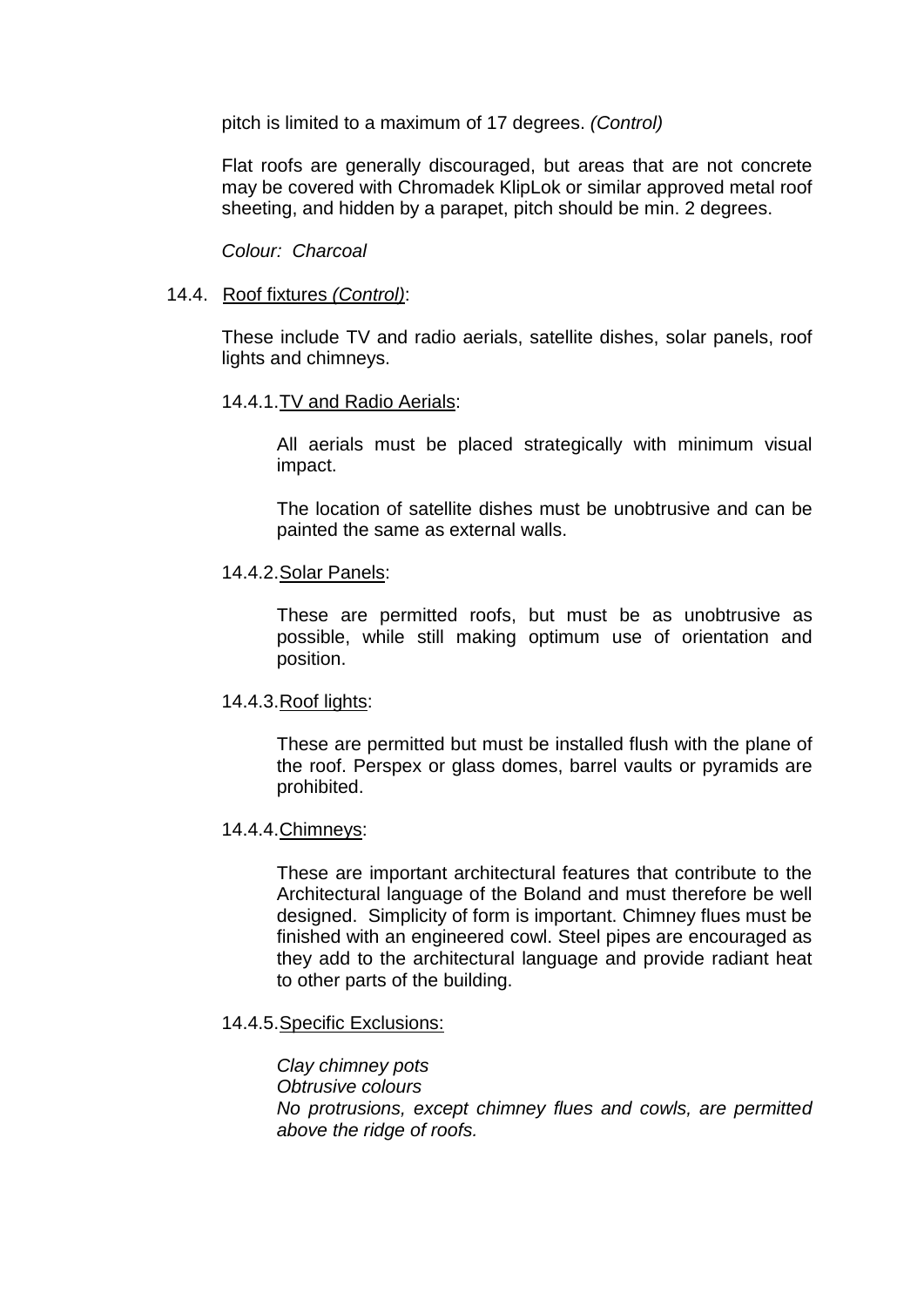#### 14.4.6.General Inclusions:

Chimney flues must be to an approved design and must compliment the architectural language.

#### 14.5. Services and Rainwater Goods: *(Control)*:

Visibility of services and plant such as HVAC, plumbing, rainwater tanks, etc. should be limited as far as possible and completely out of sight from the street by integration into the design of the building. Alternatively, it can be hidden from view by making use of screen walls. Services may be placed on the roof if the above conditions are met.

Epoxy Coated Aluminium Gutters or concealed gutters are to be used.

PVC down-pipes must be painted to match the wall colour.

Alternative methods are permitted but must be approved by the aesthetics committee.

Rainwater down pipes are to be concealed within service shafts as far as possible.

Water tanks may not be placed on roofs or on any elevated platform within the development. Water tanks must be concealed behind screen walls or buried beneath ground level.

#### 14.6. Wastewater, sewerage and air-conditioning ducting *(Control)*:

All pipes, ducting, conduits etc. must to be concealed within service shafts or chased in walls. Condensate Pipes are to be linked to the foul sewer system and may not drip on the ground or sidewalks.

#### 14.7. Air conditioners *(Control)*:

All condenser units are to be integrated into the design of the building and positioned in such a manner so as not to be visible from the road, green landscaped areas or any adjoining property. These units are to be placed within courtyards or screened with a low wall or soft landscaping.

#### **15. BOUNDARY WALLS AND FENCES**

#### 15.1. Materials:

Solid, overly high security walls and fences as subdivision and site perimeter barriers within the development are not permitted.

In areas where security takes priority, Rigid Mesh or equal approved PVC coated wire panel systems will be used, as it is both secure and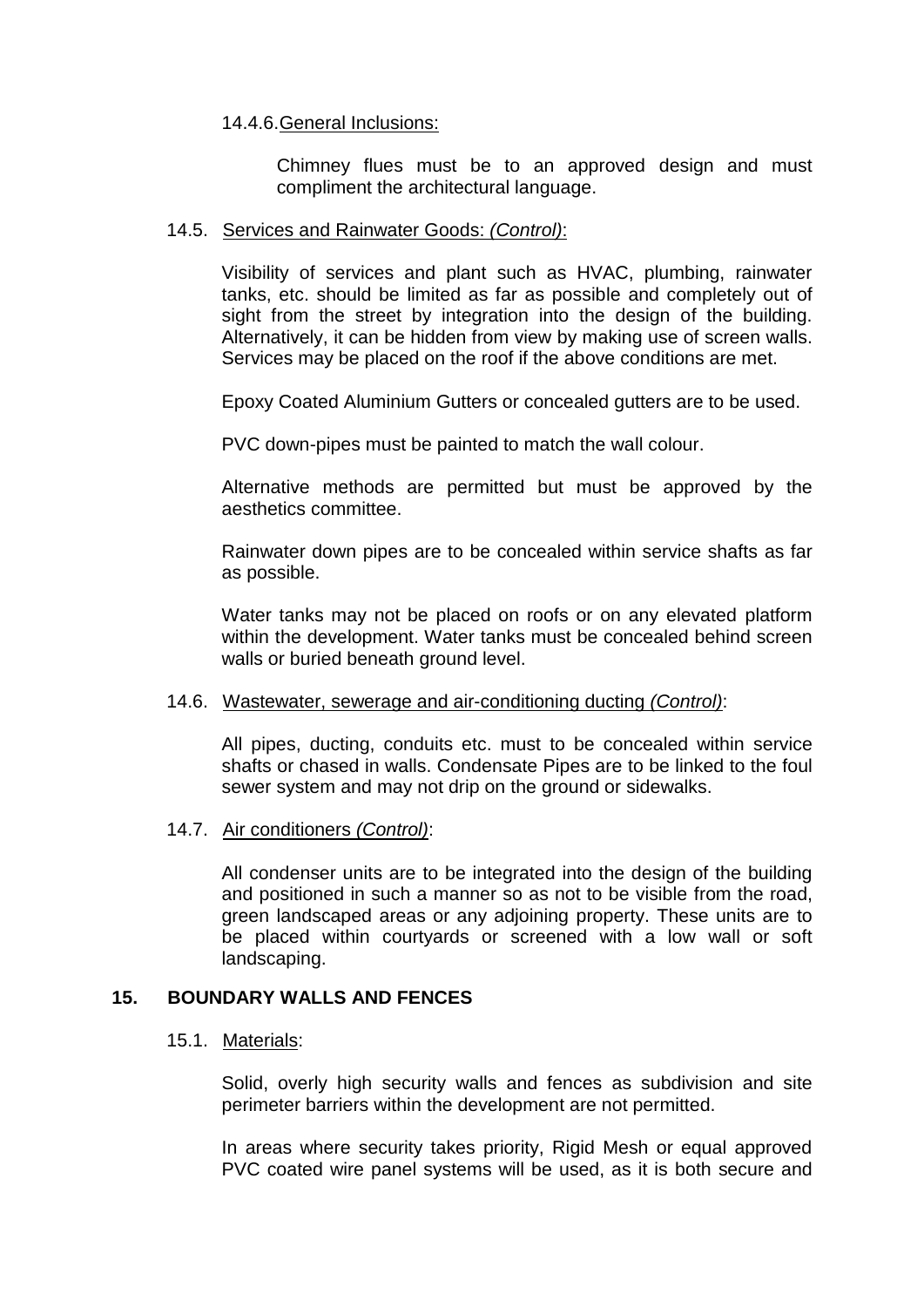visually appealing. Visual impact is extremely low.

Electric fences should only be used where these can be convincingly mitigated using natural planting and screen vegetation. All fences are to have a maximum height of 2.4m (1.8m Maximum Height Fence with 600 Electric Fencing above).

Solid Walls between Erven are not permitted.

#### *15.2.* Specific Exclusions:

- *Barbed/ razor wire*.
- *Diamond-mesh fencing*
- *Face brick*.
- *Shade cloth*
- *"Vibracrete" or similar*

#### **16. LIGHTING AND SERVICES:**

The aim of lighting is to form a welcome guide for visitors above and alongside front doors and main entrances and to create an atmosphere which is environmentally sensitive.

Lighting should be limited to non-directional, hooded, low level and ground level illuminated footlights and fittings (maximum 900mm high above NGL).

High mast lighting is not permitted. All services including electricity and telephone lines should be concealed below ground, both within and beyond the site boundaries.

Spotlights, floodlights and security lighting will be permitted, but careful planning and consideration must go into the designing, orientation and positioning of these lights. The choice of light fittings must be in keeping with the overall architectural feel and sensitive to the surrounding wetland habitat and eco systems. All external lighting must face towards buildings and away from roads and streets.

Service yard lighting may not be higher than 3000mm from finished ground level.

#### **17. SIGNAGE** *(Regulation)***:**

No advertising boards or signage may be displayed anywhere within the property without the prior written consent of the POA.

All signage must be in accordance with the Drakenstein Municipality's by-law on signage.

All signage installed onto buildings, including free standing letter work may not exceed 1.5m in height subject to the approval of the POA.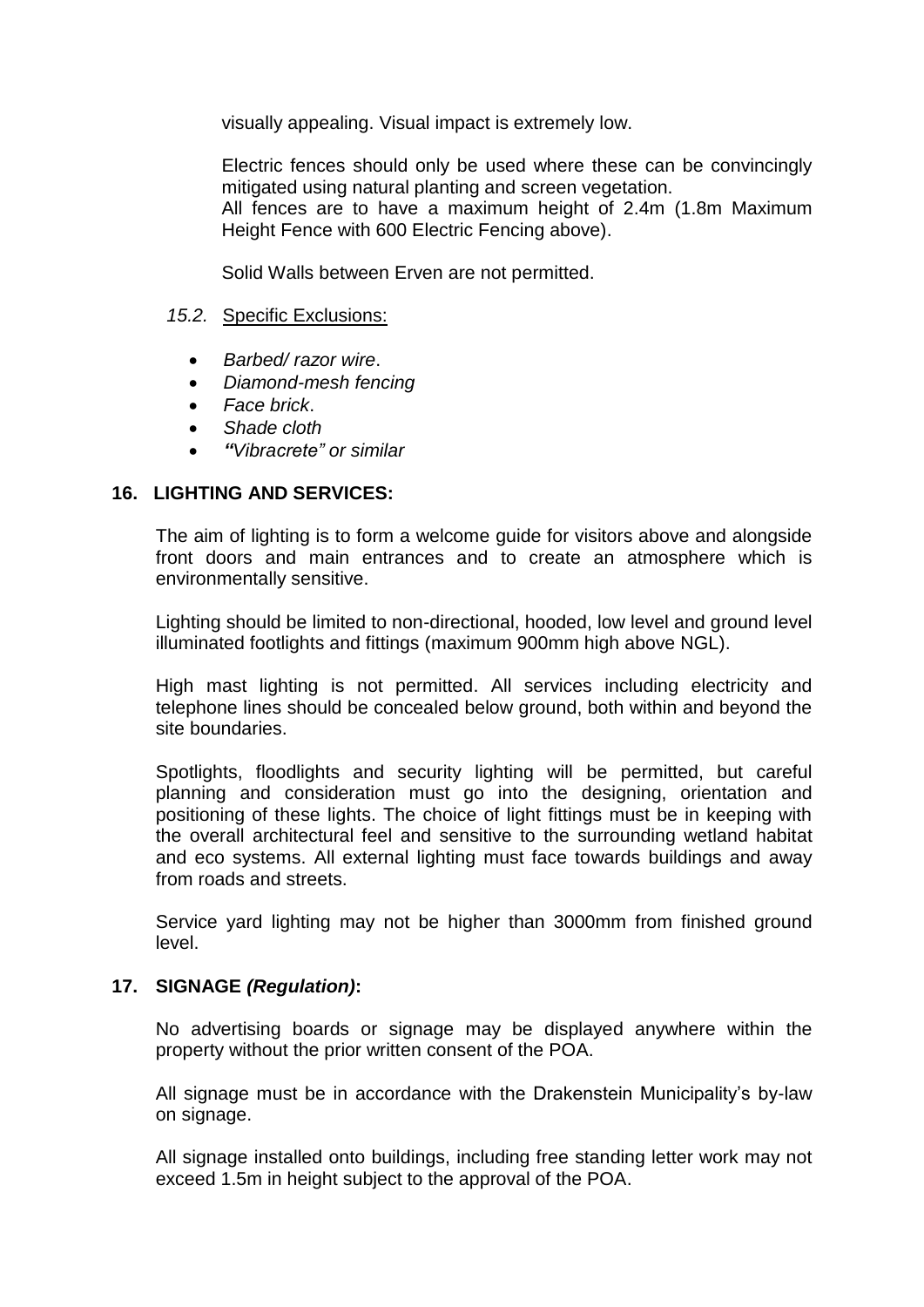No signs, other than the street number of the building and the business name and logo, may be displayed on a wall facing the street.

# **18. PAVING AND LANDSCAPING**

Please refer to Annexure A.

#### **19. ANNEXURES**

# **19.1 Annexure A: Landscape Design Guidelines**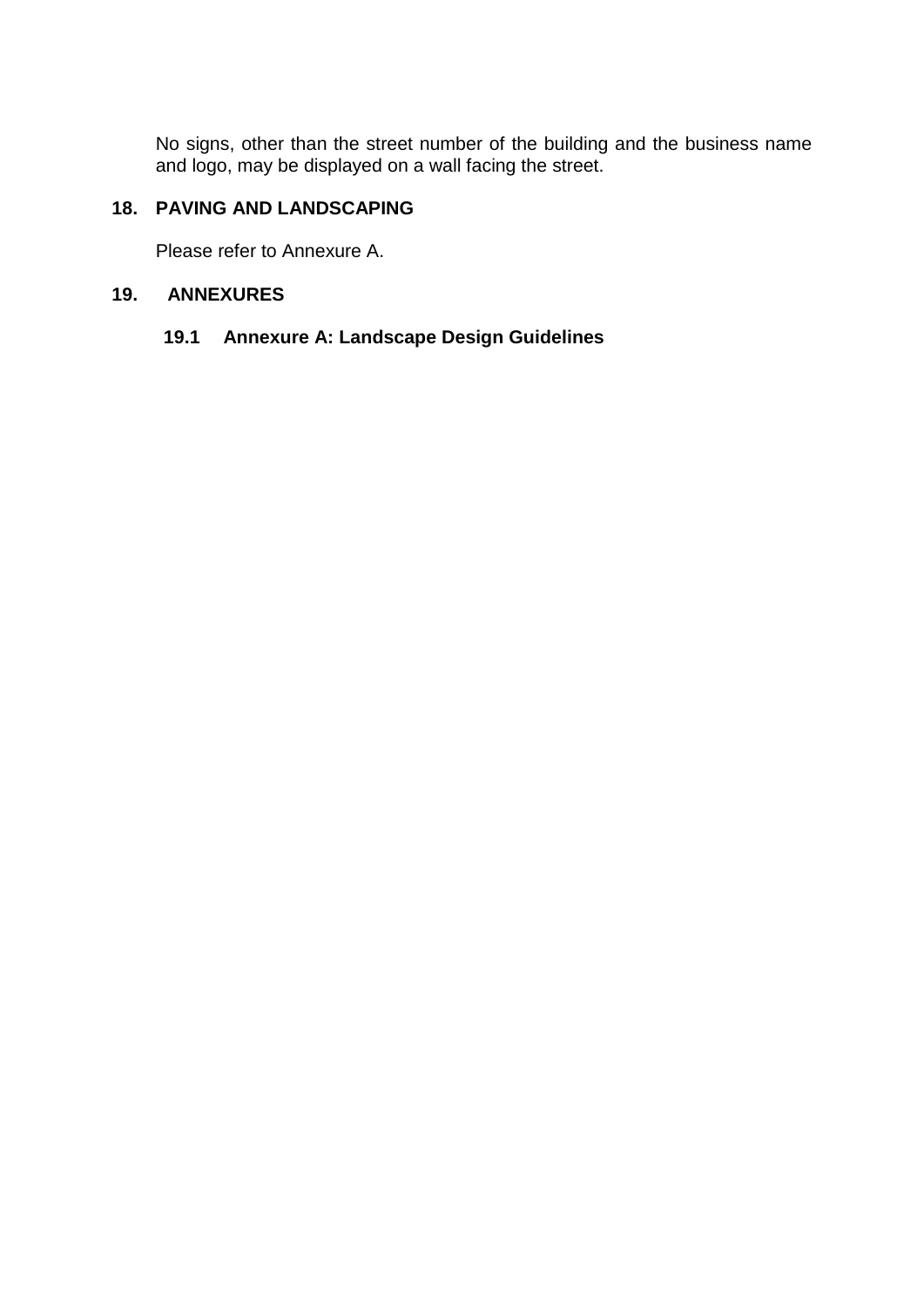# **Annexure A**

# **Landscape Design Guidelines**

Prepared for

# **Pontac Parc Property Owners Association**

Prepared by Viridian Consulting Landscape Architects Revised July 2019

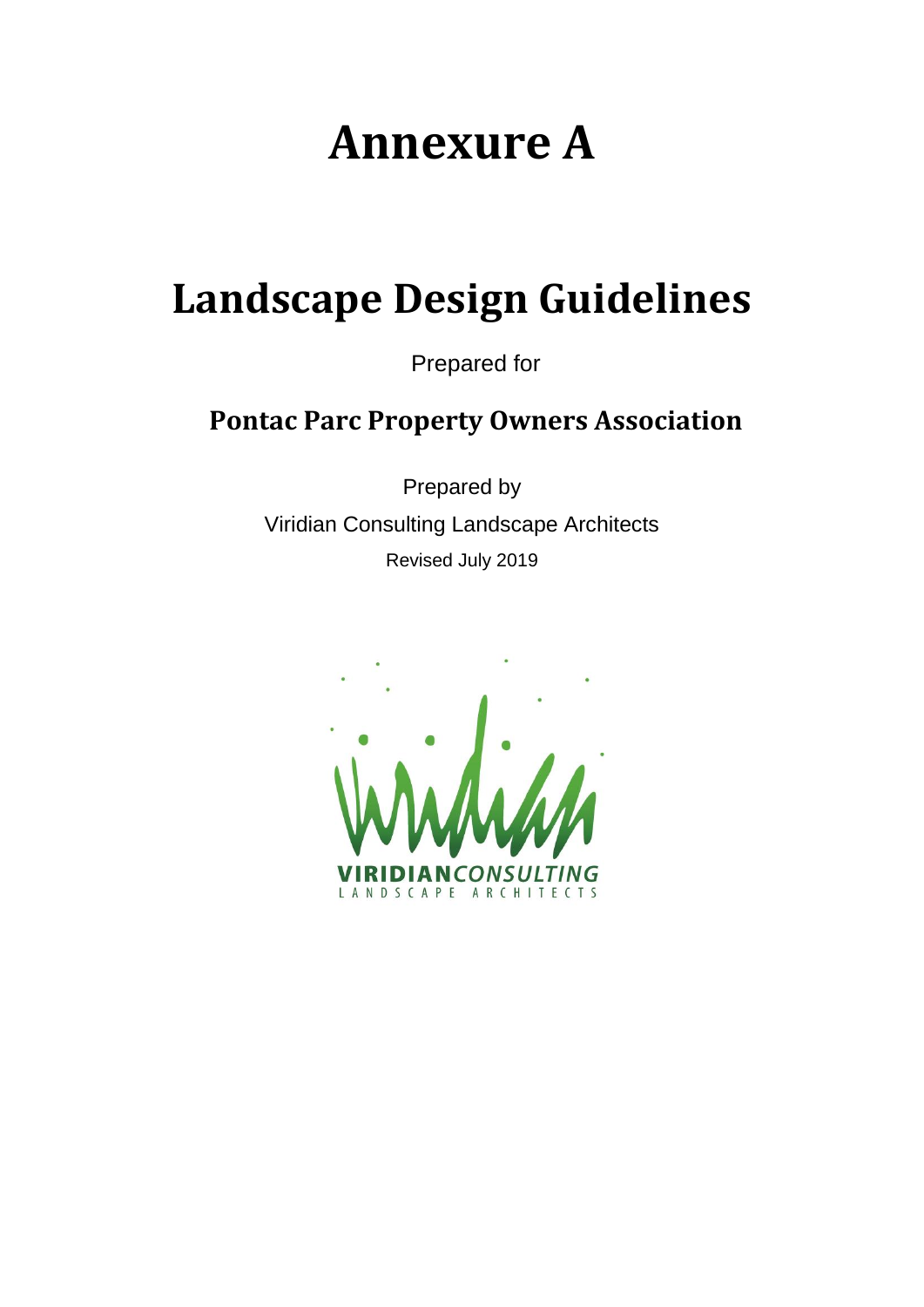# **CONTENTS**

- 1. GENERAL VISION
- 2. DESIGN ELEMENTS: OBJECTIVES, PRINCIPLES AND GUIDELINES
- 3. REQUIREMENTS AND PROCEDURES FOR SUBMISSION OF LANDSCAPING PLANS FOR APPROVAL BY POA
- 4. SOFT LANDSCAPING
- 4.1 Site Establishment
- 4.2 Planting Species Permitted
- 4.3 Plant Species Prohibited
- 4.4 Soil Preparation
- 4.5 Maintenance of Gardens on Private Property
- 4.6 Existing Landscaping in Common Areas
- 5. IRRIGATION
- 6. HARD LANDSCAPING
- 6.1 Structures
- 6.2 Water features
- 6.3 Garden elements
- 6.4 Paving and Decking

**TABLE 1:** Landscape Parameters for Individual Erven

- **TABLE 2:** Preferred and Permitted Plant Species
- **FORM 1: Request Form: Landscaping Related changes in Public Open Areas**
- **FIGURE 1:** Pontac Parc Landscape Master Plan
- **FIGURE 2:** Pontac Parc Landscape Master Plan Interface Sections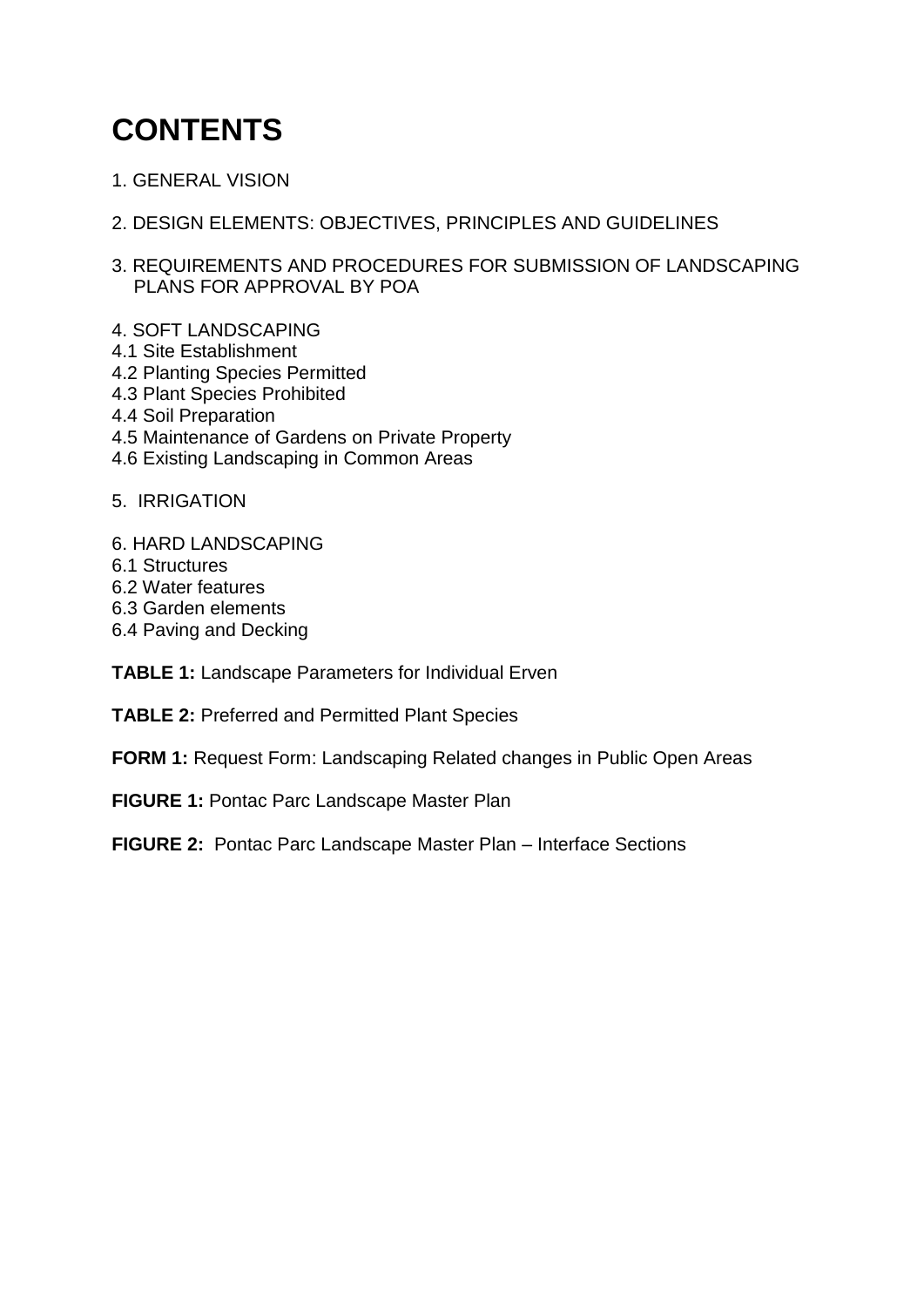# **1. GENERAL VISION**

The purpose of the Pontac Parc landscape guidelines is to guide the development of an environmentally sensitive and visually integrated landscape. The intention is for the landscaping to integrate harmoniously with the built environment and surrounding land uses while minimising the visual impact on the surrounding areas, in particular the N1. Property owners are encouraged to seamlessly integrate the landscape design of private property with open spaces and road reserves.

# **2. DESIGN PRINCIPLES AND GUIDELINES**

Design principles and guidelines have been formulated for every landscape design aspect. The principles describe the value system on which the design will be based. These principles are as follows:

2.1 To create an awareness of the environment in which the development exists and to acknowledge and respect the environment with its range of constraints and opportunities, and the sustainability thereof.

2.2 To design ergonomically and endeavour to create spaces/places where people can enjoy comfortable living.

2.3 To acknowledge the unique visual and cultural character of the Paarl Landscape and create a place with a landscape character that adapts to the regional landscape identity.

2.4 Each individual development erf must develop landscaping according to the parameters set out in Table 1 below to ensure compliance with the overall development approval conditions.

Please refer to the **Landscape Master Plan, Figure 1** and **Landscape Master Plan Interface Sections, Figure 2** and **Table 1: Landscape Design Parameters for Individual Erven** before commencing preparation of Site Development Plans and Landscaping Plans.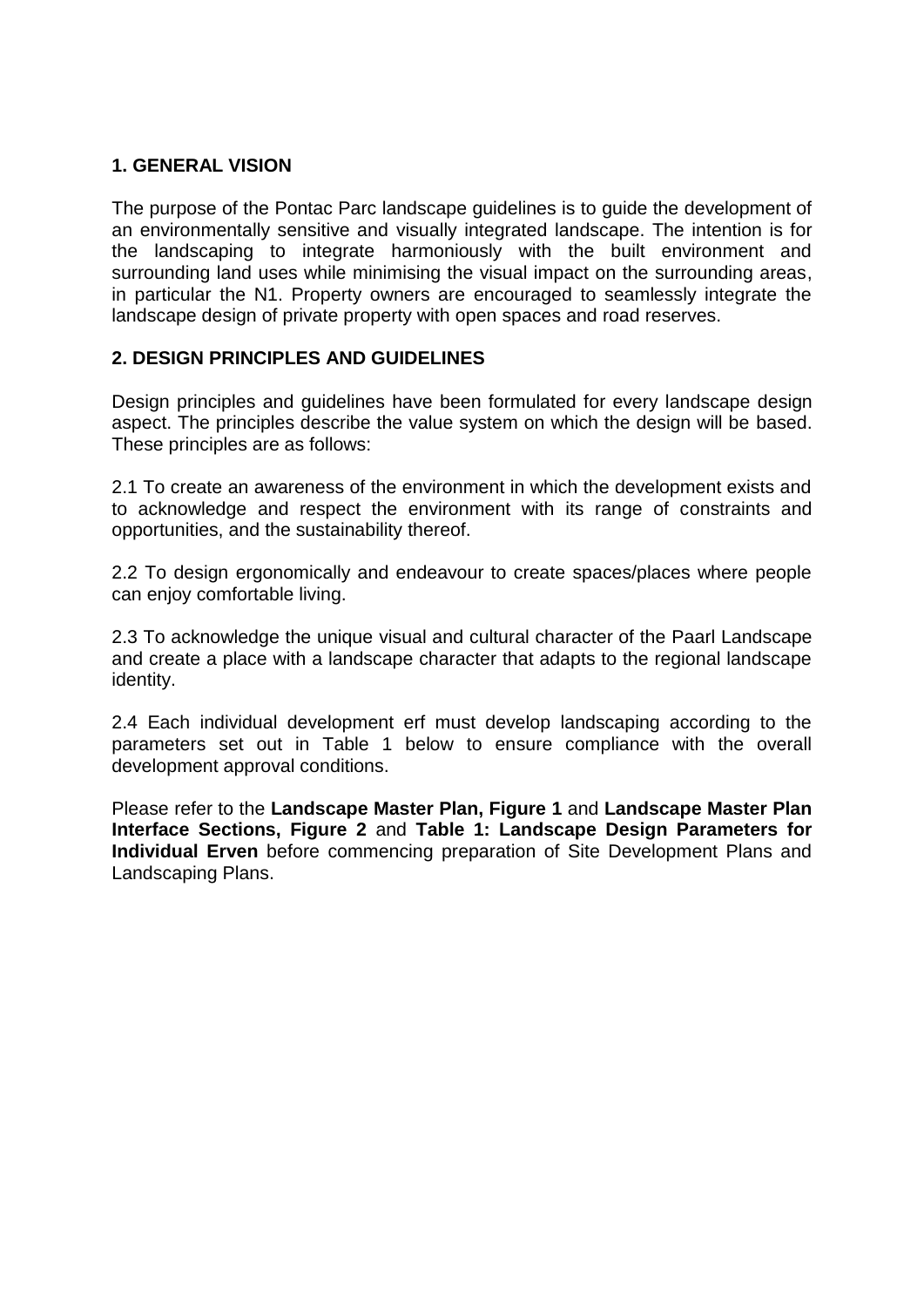| <b>ERF</b>     | <b>PARAMETERS DESCRIPTIONS</b>                                                                                                                                           |
|----------------|--------------------------------------------------------------------------------------------------------------------------------------------------------------------------|
| no.            | (please cross reference to plant lists and planting palette section 4.2)                                                                                                 |
| $\mathbf{1}$   | Continuum of tree planting along the R101 (maximum 8m apart)                                                                                                             |
|                | 10m landscape set back along the R101 (planting to consist of shrubs and                                                                                                 |
|                | groundcovers)                                                                                                                                                            |
|                | 5m planting set back along the river corridor (planting to consist of low and<br>$\overline{\phantom{a}}$                                                                |
|                | medium plants)                                                                                                                                                           |
| $\overline{2}$ | 2m planting strip in the 3m building line set back (planting to consist of low<br>$\overline{\phantom{a}}$                                                               |
|                | groundcovers and a tree every 8m)                                                                                                                                        |
|                | 5m planting set back along the river corridor (planting to consist of low and                                                                                            |
|                | medium plants)                                                                                                                                                           |
| 3              | 2m planting strip in the 3m building line set back (planting to consist of low<br>$\qquad \qquad -$                                                                      |
|                | groundcovers and a tree every 8m)<br>5m planting set back along the river corridor (planting to consist of low and                                                       |
|                | medium plants)                                                                                                                                                           |
| 4              | 2m planting strip in the 3m building line set back (planting to consist of low<br>$\overline{\phantom{a}}$                                                               |
|                | groundcovers and a tree every 8m)                                                                                                                                        |
|                | 5m planting set back along the river corridor (planting to consist of low and<br>$\overline{\phantom{a}}$                                                                |
|                | medium plants)                                                                                                                                                           |
| 5              | 2m planting strip in the 3m building line set back (planting to consist of low<br>$\overline{\phantom{a}}$                                                               |
|                | groundcovers and a tree every 8m)                                                                                                                                        |
|                | 5m planting set back along the river corridor (planting to consist of low and<br>$\overline{\phantom{a}}$                                                                |
|                | medium plants)                                                                                                                                                           |
| 6              | 2m planting strip in the 3m building line set back (planting to consist of low<br>$\overline{\phantom{a}}$                                                               |
|                | groundcovers and a tree every 8m)                                                                                                                                        |
|                | 5m planting set back along the river corridor (planting to consist of low and                                                                                            |
|                | medium plants)                                                                                                                                                           |
| $\overline{7}$ | 2m planting strip in the 3m building line set back (planting to consist of low<br>$\qquad \qquad \blacksquare$<br>groundcovers and a tree every 8m)                      |
|                | 5m planting set back along the river corridor (planting to consist of low and<br>$\overline{\phantom{a}}$                                                                |
|                | medium plants)                                                                                                                                                           |
| 8              | 2m planting strip in the 3m building line set back (planting to consist of low<br>$\overline{\phantom{a}}$                                                               |
|                | groundcovers and a tree every 8m)                                                                                                                                        |
|                | 5m planting set back along the river corridor (planting to consist of low and<br>$\qquad \qquad \blacksquare$                                                            |
|                | medium plants)                                                                                                                                                           |
| 9              | 2m planting strip in the 3m building line set back (planting to consist of low                                                                                           |
|                | groundcovers and a tree every 8m)                                                                                                                                        |
|                | Continuum of tree planting along the R101 (maximum 8m apart)                                                                                                             |
|                | 10m landscape set back along the R101 (planting to consist of low and medium                                                                                             |
| 10             | plants)                                                                                                                                                                  |
|                | Continuum of tree planting along the R101 (maximum 8m apart)<br>$\overline{\phantom{a}}$<br>10m landscape set back along the R101 (planting to consist of low and medium |
|                | plants)                                                                                                                                                                  |
|                | 5m planting off set along the river corridor (planting to consist of low and                                                                                             |
|                | medium plants)                                                                                                                                                           |
| 11             | 2m planting strip in the 3m building line set back (planting to consist of low                                                                                           |
|                | groundcovers and a tree every 8m)                                                                                                                                        |
|                | 5m planting set back along the river corridor (planting to consist of low and                                                                                            |
|                | medium plants)                                                                                                                                                           |
| 12             | 2m planting strip in the 3m building line set back (planting to consist of low                                                                                           |
|                | groundcovers and a tree every 8m)                                                                                                                                        |
|                | 5m planting set back along the river corridor (planting to consist of low and<br>$\overline{\phantom{a}}$                                                                |
|                | medium plants)                                                                                                                                                           |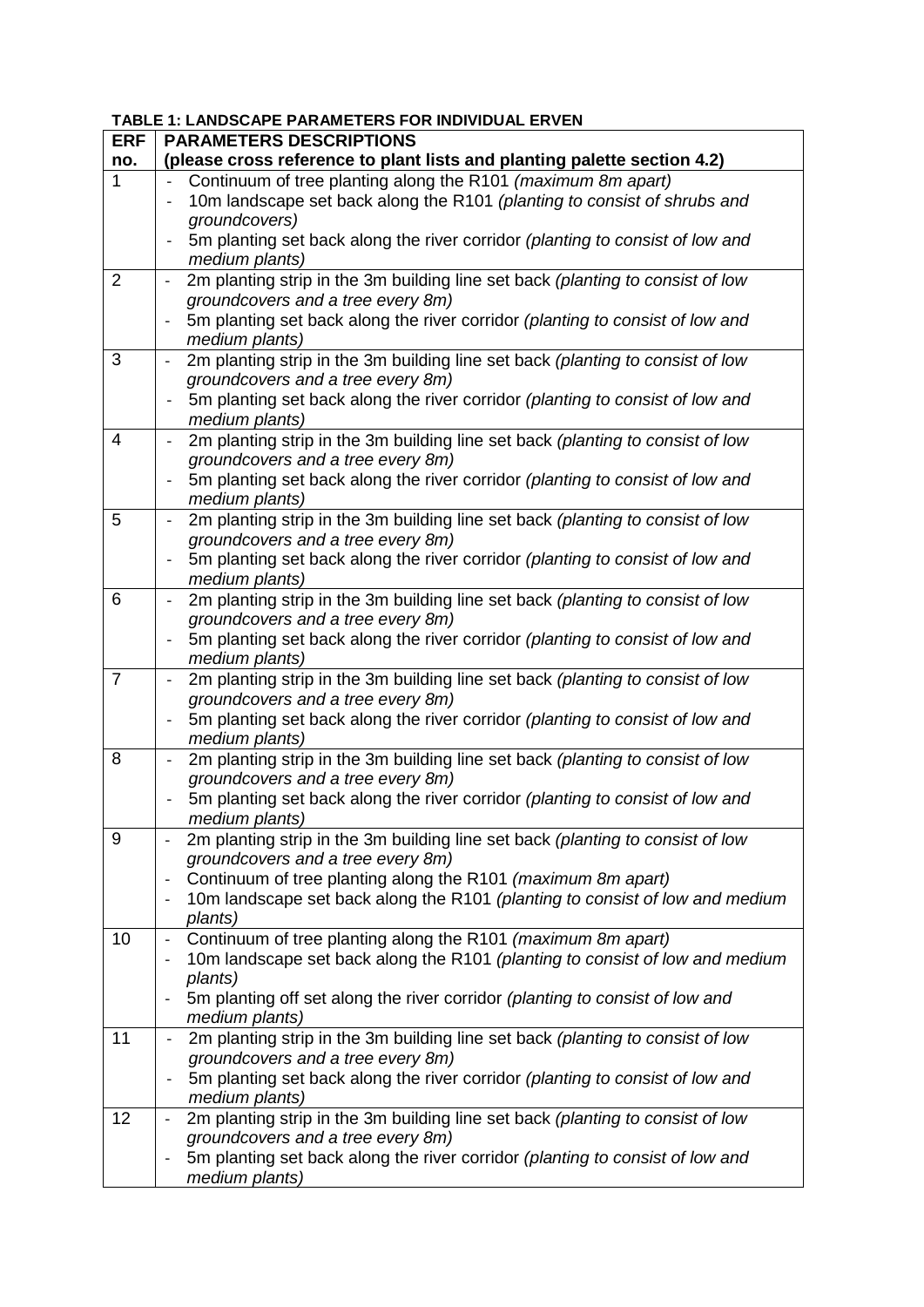| 13 | 2m planting strip in the 3m building line set back (planting to consist of low                               |
|----|--------------------------------------------------------------------------------------------------------------|
|    | groundcovers and a tree every 8m)                                                                            |
|    | 5m planting set back along the river corridor (planting to consist of low and                                |
|    | medium plants)                                                                                               |
| 14 | 2m planting strip in the 3m building line set back (planting to consist of low                               |
|    | groundcovers and a tree every 8m)                                                                            |
| 15 | 2m planting strip in the 3m building line set back (planting to consist of low<br>$\blacksquare$             |
|    | groundcovers and a tree every 8m)                                                                            |
|    | Continuum of tree planting along the R101 (maximum 8m apart)                                                 |
|    | 10m landscape set back along the R101 (planting to consist of low and medium                                 |
|    | plants)                                                                                                      |
| 16 | 2m planting strip in the 3m building line set back (planting to consist of low                               |
|    | groundcovers and a tree every 8m)                                                                            |
|    | Continuum of tree planting along the R101 (maximum 8m apart)<br>$\overline{\phantom{a}}$                     |
|    | 10m landscape set back along the R101 (planting to consist of low and medium<br>$\qquad \qquad \blacksquare$ |
|    | plants)                                                                                                      |
| 17 | 2m planting strip in the 3m building line set back (planting to consist of low<br>$\overline{\phantom{a}}$   |
|    | groundcovers and a tree every 8m)                                                                            |
| 18 | Continuum of tree planting along the R101 (maximum 8m apart)<br>$\overline{\phantom{a}}$                     |
|    | 10m landscape set back along the R101 (planting to consist of low and medium                                 |
|    | plants)                                                                                                      |
| 19 | 2m planting strip in the 3m building line set back (planting to consist of low<br>$\overline{\phantom{a}}$   |
|    | groundcovers and a tree every 8m)                                                                            |
|    | Trees to be planted along Suid-Agter Paarl Rd for screening and windbreak                                    |
|    | purposes (maximum 4m apart)                                                                                  |
|    | Continuum of tree planting along the R101 (maximum 8m apart)<br>$\qquad \qquad \blacksquare$                 |
|    | 10m landscape set back along the R101 and Suid-Agter Paarl Rd (planting to<br>$\qquad \qquad -$              |
|    | consist of low and medium plants)                                                                            |
| 20 | Trees to be planted along Suid-Agter Paarl Rd and N1 for screening and<br>$\blacksquare$                     |
|    | windbreak purposes (maximum 4m apart)                                                                        |
|    | Continuum of tree planting along the R101 (maximum 8m apart)<br>$\overline{\phantom{a}}$                     |
|    | 10m landscape set back along the R101 and Suid-Agter Paarl Rd (planting to<br>$\qquad \qquad \blacksquare$   |
|    | consist of low and medium plants)                                                                            |
| 21 | n/a (Reserved for Substation provision)                                                                      |
| 22 | River corridor planting (planting consist of seeding and trees)                                              |
| 23 | n/a (Suid Agter Paarl Road)                                                                                  |
| 24 | Attenuation pond                                                                                             |
|    | River corridor planting (planting consist of seeding and trees)                                              |
| 25 | Attenuation pond<br>$\overline{\phantom{a}}$                                                                 |
|    | River corridor planting (planting consist of seeding and trees)<br>$\qquad \qquad \blacksquare$              |
|    | Laterite pathway along river edge<br>$\overline{\phantom{a}}$                                                |
| 26 | Attenuation pond<br>$\blacksquare$                                                                           |
|    | River corridor planting (planting consist of seeding trees)<br>$\overline{\phantom{a}}$                      |
|    | Laterite pathway along river edge                                                                            |
| 27 | n/a (Sewerage Package Plant)                                                                                 |
| 28 | Interface with N1:                                                                                           |
|    | Tall shrubs to be planted along boundary wall on N1 side.                                                    |
|    | Row of deciduous and evergreen trees to be planted inside development along                                  |
|    | boundary wall with tall, medium and low planting.                                                            |
|    | 1m Laterite pedestrian pathway along internal road                                                           |
|    | Interface with Internal Road along Erven:                                                                    |
|    | 600mm channel along internal road with seeded lawn between channel and erf                                   |
|    | boundaries.                                                                                                  |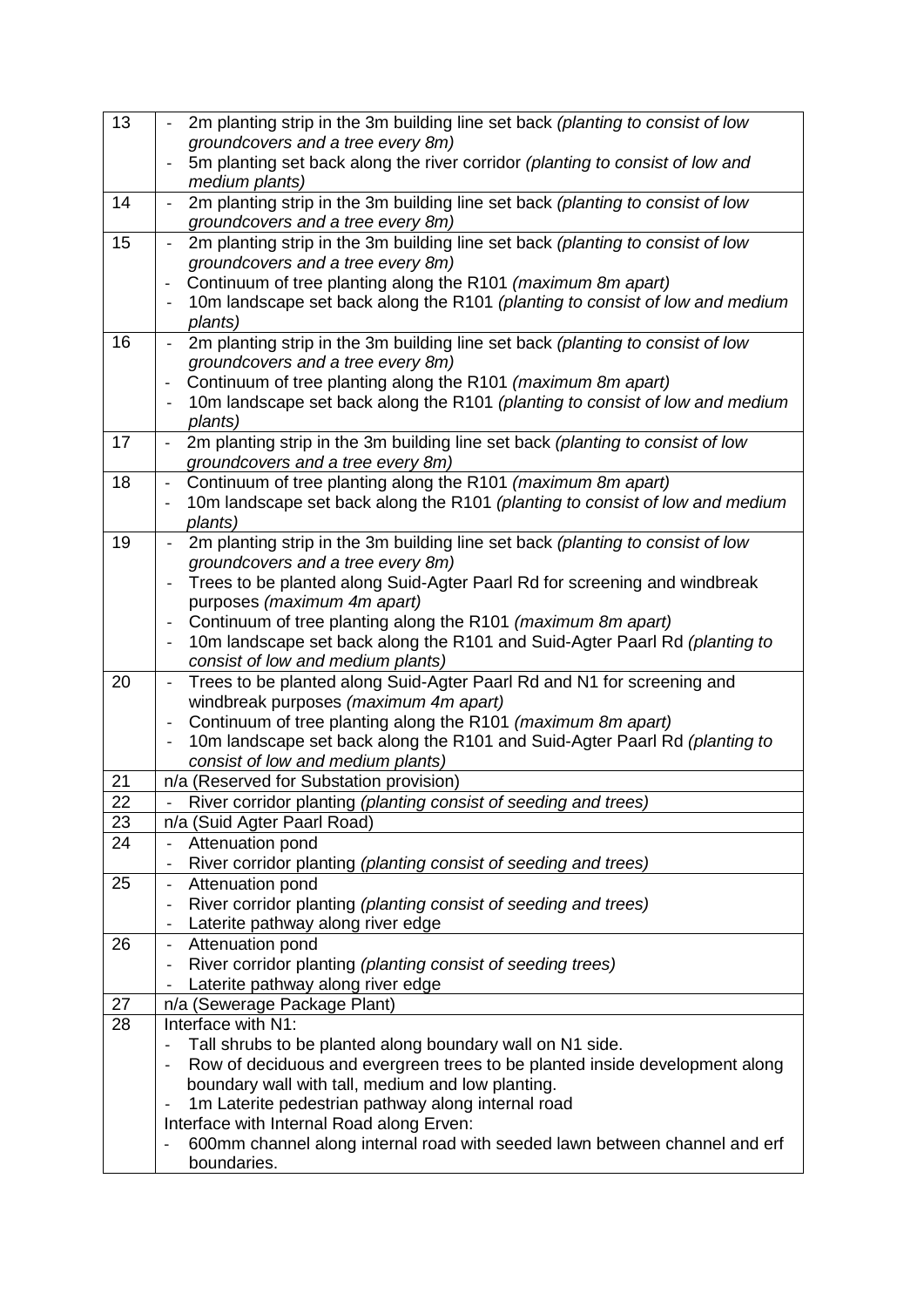## **3. REQUIREMENTS AND PROCEDURES FOR SUBMISSION OF LANDSCAPING PLANS FOR APPROVAL BY POA**

- 3.1 In order to maintain continuity in the overall landscape character and to comply with the requirements for visual impact mitigation, owners of erven are required to submit a landscaping plan for approval to the POA prior to commencing with any construction.
- 3.2 Landscape plans to a scale 1:100 / 1:200 @ A1 must be prepared for submission.

#### 3.3 The **hard landscaping plan** must address:

- o All paving, water features, pumps and filters, fences, retaining walls, gazebo's and any other structural elements not directly attached to the building must be indicated and the intended finishes specified.
- o Refuse bin storage areas and other utility areas and their screening must be indicated.
- o All retaining structures must have a section drawing. All detailing and specifications of materials being used must be indicated. Drainage points must be present.
- o Landscape lighting.

# 3.4 The **planting plan**:

- $\circ$  All plant material, species, numbers, planting rate/m<sup>2</sup> and mature size must be clearly indicated, including grass species for lawn and must adhere to the restrictions on the plant choice given in the Master Landscape Plan and in section 4.3.
- $\circ$  This information must be presented in a planting schedule on the plan.
- 3.5 The **irrigation plan** should indicate:
	- o The irrigation layout, pipelines, head positions and head types and intended coverage area / drip irrigation spacing and layout.
	- o Source of water supply i.e. Estate treated effluent/ Groundwater / Harvested rain water supply.
- 3.6 **Standard plan notations to include**: Erf number, Client/Developers name, Landscape designers name and contact details, date, scale and north arrow.
- 3.7 A representative of the POA will **inspect** all landscaping on Development erven on completion of installation to confirm compliance with these guidelines. The Property Owner must book time for the inspection at least one week prior to inspection date.
- 3.8 In the event of **disturbing or altering existing vegetation or irrigation** on road verges or adjoining common property, a Request Form for Landscaping Related Changes in Public Open Areas (Form 1) should be completed and submitted to the POA for approval.

# **4. SOFT LANDSCAPING**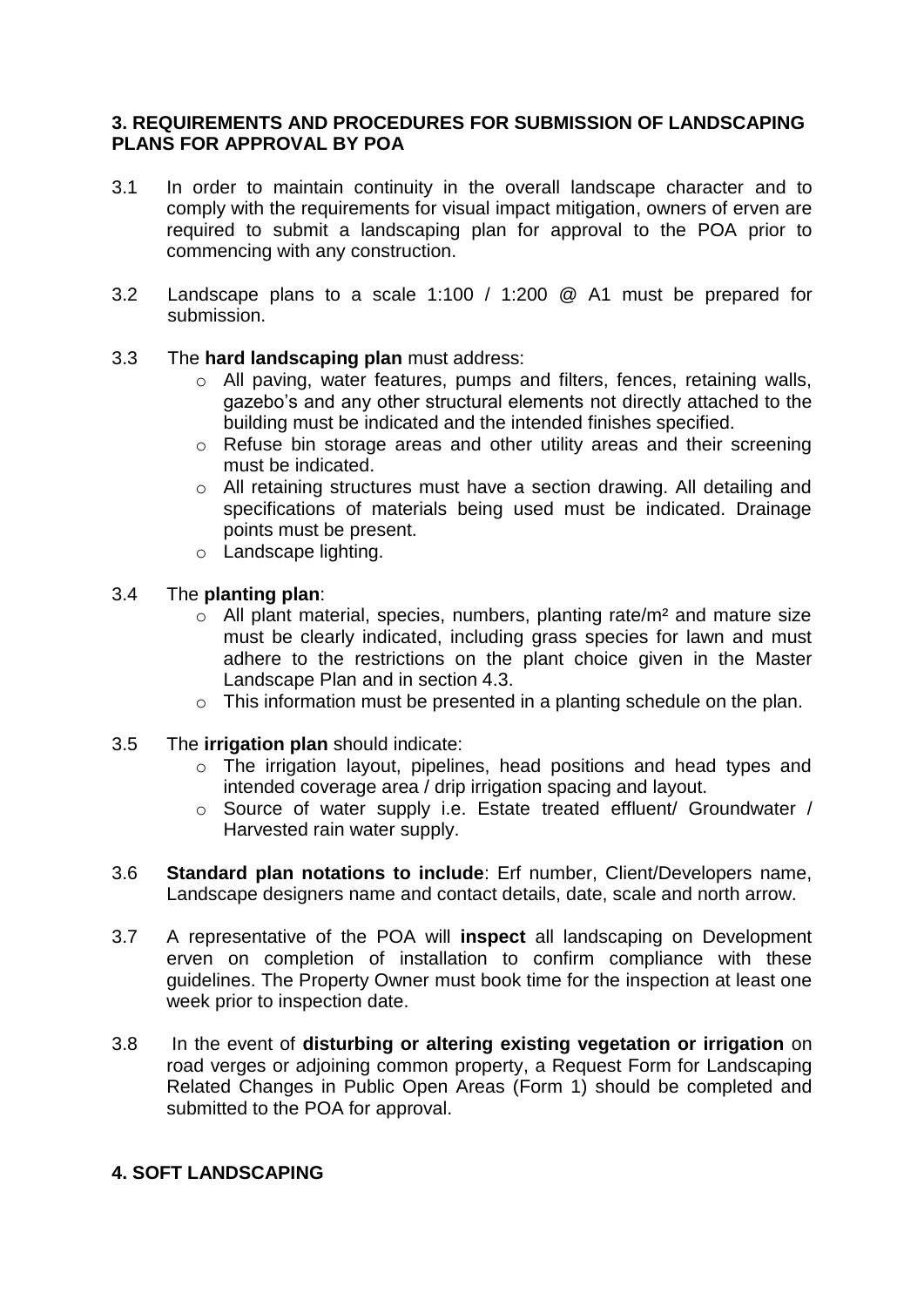# **4.1 Site Establishment**

- 4.1.1 Should an owner require landscaping/irrigation/paving on the road reserve to be temporarily or permanently removed during the construction alterations or additions, then he/she shall complete the *Request Form* and submit it to the POA. See Item 3.8 and Form 1.
- 4.1.2 In order to process the *Request Form* and implement the work timeously, the form must be submitted to the POA a minimum of 10 working days before the work needs to be done.
- 4.1.3 No verbal instructions may be given to maintenance staff to remove landscaping.

# **4.2 Plant species permitted**

- 4.2.1 In order to integrate gardens on individual development erven with the overall landscaping of the estate, it is recommended that owners use:
	- Endemic/indigenous plants
	- Plants that have been used in the common landscaped areas on the estate.
- 4.2.2 Only the non-invasive exotic plants approved in terms of the Master Landscape Plan may be used. See list below in **Table 2: Preferred and Permitted Plant Species**
- 4.2.3 **Lawn species**: Only Cape Kweek (*Cynodon dactylon*) and Buffalo (*Stenotaphrum secundatum*) may be used. Synthetic lawn is permitted on application to the POA and preferably used in areas not visible from the street or common property.
- 4.2.4 All **trees** must be double staked with cross braces to strengthen the tree stake.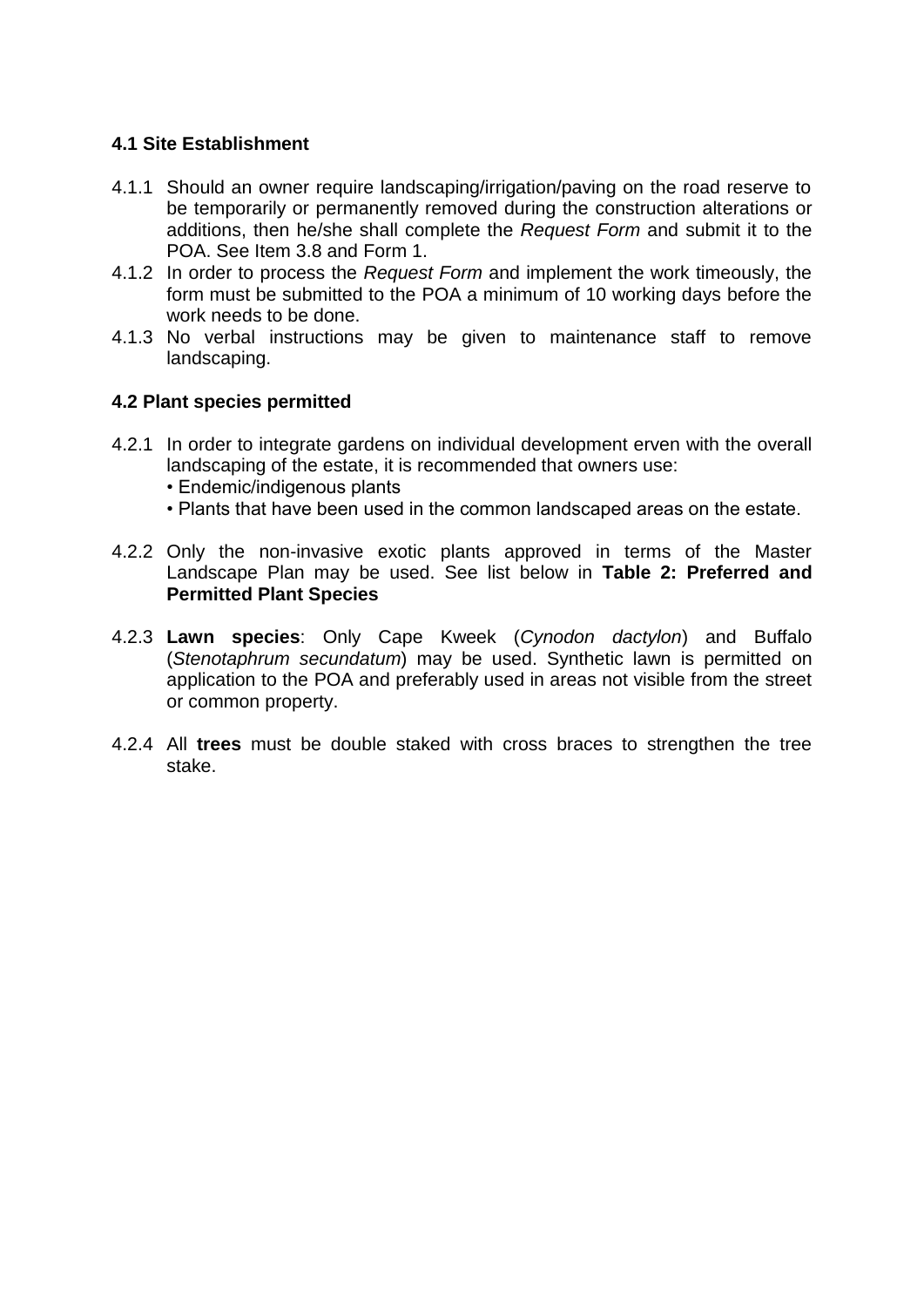#### **Table 2: Preferred and Permitted Plant Species ERVEN AND INTERNAL ROAD VERGE (as per landscape parameters Table 1)**

#### **Trees Large**

*Deciduous:* Celtis africana Erythrina caffra

#### *Evergreen*:

Ekebergia capensis Harpephyllum caffrum Olea europaea subsp. africana Syzygium cordatum Syzygium guineense Vachellia xanthophloea

#### **Trees Small**

*Deciduous:* Combretum erythrophyllum Dais cotinifolia *Evergreen:* Apodytes dimidiata Kiggelaria africana Pittosporum viridiflorum Nuxia floribunda

#### **Development Erven Planting List:**

#### **Groundcovers Planting**

Arctotis hybrids/acaulis/stoechadifolia Aptenia cordifolia Bulbine frutescence Carissa 'Greencarpet' Crassula multicava Cineraria saxifraga Cotula tubinata Diascia hybrids Drosanthemum floribundum Dymondia margaretae Felicia amelloides Gazania hybrids / krebsiana/rigens Helichrysum argyrophyllum /capense / crispum Helichrysum teretifolium Hermannia flammea/flammula/pinnata Hermannia saccifera Jordaaniella dubia Lampranthus aureus Malephora crocea

Monopsis lutea/'Royal Flush' Nemesia fruticans Osteospermum fruticosum/jucundum Searsia chirindensis

**Windbreak trees**  (maximum 4m apart) Cupressus leylandii

**Continuum of tree avenues (80 - 100L)**  (maximum 8m apart) *Quercus palustris Ficus natalensis*

#### **Internal Road Verge Planting: Low Planting**

Crassula multicava Drosanthemum floribundum Helichrysum argyrophyllum Jordaaniella dubia Lampranthus aureus Malephora crocea Ruschia caroli Scenecio ficoides

Otholobium virgatum Plectranthus neochilus Ruschia caroli Stachys aethiopica

#### **Bulbs**

Agapanthus hybrids/praecox Amaryllis belladonna Aristea africana/major Babiana hybrids/angustifolia/stricta Chasmanthe aethiopica/floribunda Chlorophytum comosum Clivia citrina/miniata/nobilis Crocosmia aurea Dietes bicolor/grandiflora Kniphofia linearifolia/praecox/rooperi/uvaria Lachenalia algoensis/aloides/ Lachenalia hybrids/orthopetala Moraea gigandra Nerine bowdenii/filifoila/humilis/krigei/ Nerine masunorum/undulata Ornithogalum dubium/longibracteatum/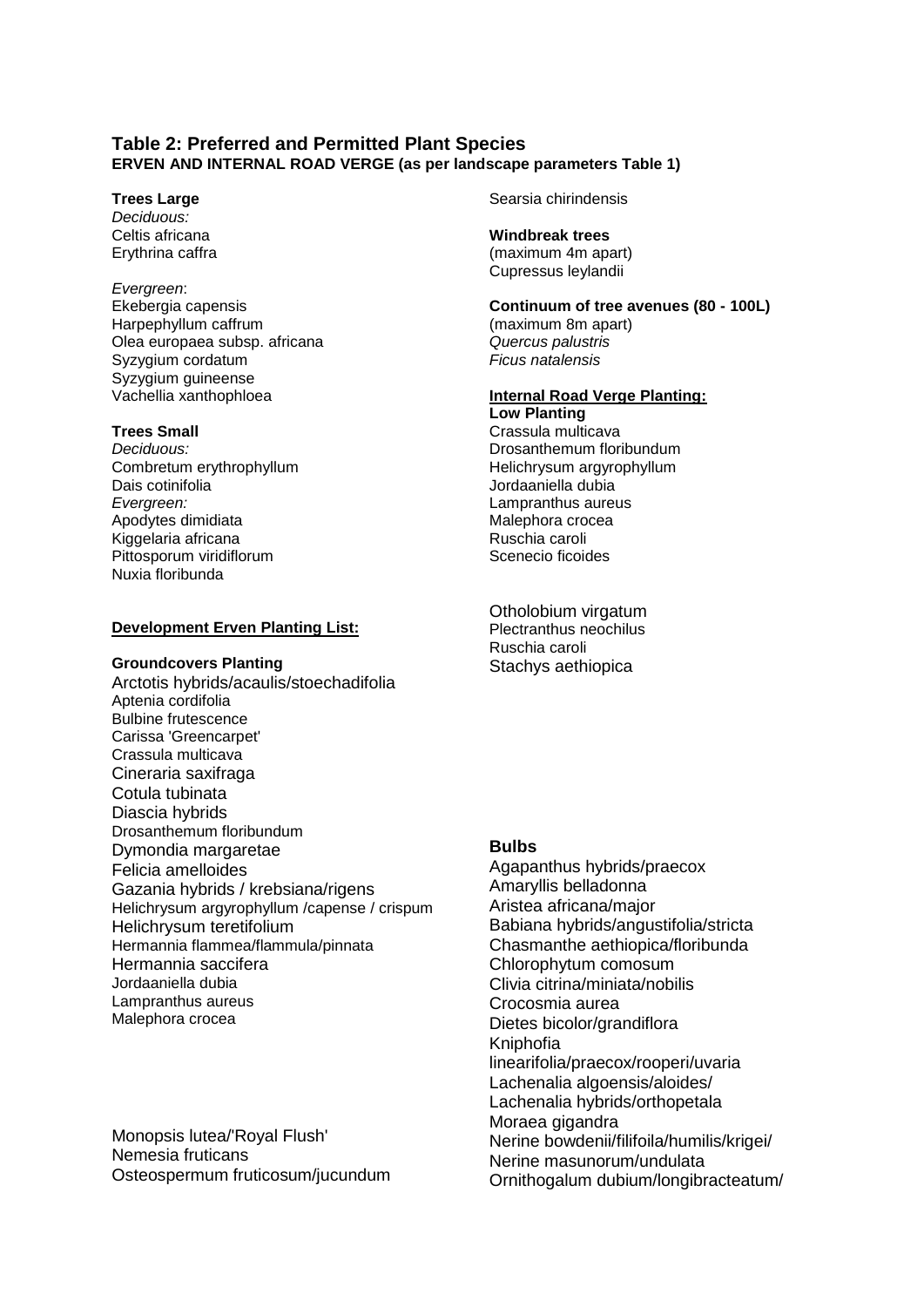Ornithogalum suaveolens/thyrsoides Scadoxus multiflorus/puniceus Sparaxis hybrids Tulbaghia violacea Wachendofia thyrsiflora Watsonia hybrids/aletroides/angusta/borbonica Watsonia fourcadei/galpinii/knysnana/laccata Watsonia longifolia/marginata/meriana Watsonia vanderspuyiae/pillansii/wilmaniae Zanteschia aethiopica

#### **Restios & Grasses**

Calopsis paniculata Cannomois grandis Chondropetalum nudum Cyperus prolifer/textilis Elegia capensis/cuspidata/equisetacea/fistulosa Elegia persistens/stipularis/tectorum Elegia tectorum 'Fishoek' Ficinia dunensis/nigrescens/truncata Helmuthia membranacea Ischyrolepsis subverticillata Juncus krausii Melinis nerviglumis Restio festuciformis/quadratus/similis Rhodocoma capensis/foliosus/gigantea **Thamnochortus** bachmanii/cinereus/fraternis Thamnochortus insignis/pellucidus Willdenowia incurvata

#### **Proteas & Ericas**

Acmadenia alternifolia/heterophylla/mundiana Acmadenia obtusata Adenandra uniflora Agathosma apiculata/betulina/capensis/ciliaris Agathosma glabra/lanceolata/ovata/serpyllacea Berzelia galpinii/intermedia/lanuginosa Coleonema album/pulchellum Cyclopia intermedia Diosma aristata Erica baccans/baueri/caffra/formosa/georgica Erica gilva/glandulosa/gracilis/mammosa Erica nana x patersonii 'Gengold'/quadrangularis

#### **Erica**

sessiliflora/sparsa/versicolor/verticillata Leucadendron meridianum Leucadendron lanigerum/hybrids Phylica axilllaris/ericoides/pubescens Protea cynaroides/repens Serruria aemula/rosea

#### **Succulents**

Aloe arborescens/brevifolia/ciliaris Aloe comptonii/ ferox/maculata/ striata/ tenuior Aptenia cordifolia Bulbine frutescens/latifolia Cotyledon orbiculata/woodii Crassula muscosa var. rastafarii/ovata/perfoliata Disphyma crassifolium Drosanthemum floribundum/hispidum/speciosum Euphorbia burmanii/mauritanica Jordaaniella dubia Lampranthus hybrids/aureus/coralliflorus Malephora crocea Othonna capensis/dentata Plectranthus madagascariensis/neochilus Plectranthus thunbergii Portulacaria afra Pseudoselago serrata Ruschia bina/macowanii/maxima/radicans Ruschia rigens Senecio mandraliscae/ficoides

#### **Climbers**

Asparagus asparagoides/falcatus/plumosus Clematis brachiata Dipogon lignosus Jasminum multipartitum 'Creeping Form' Podranea ricasoliana Rhoicissus digitata/tomentosa/tridentata Senecio macroglossus/tamoides Thunbergia alata

#### **Shrubs**

Anisodontea capensis Artemesia afra Athanasia parviflora/dentata Bauhinia galpinii Buddleja auriculata/glomerata/salvifolia Burchellia bubalina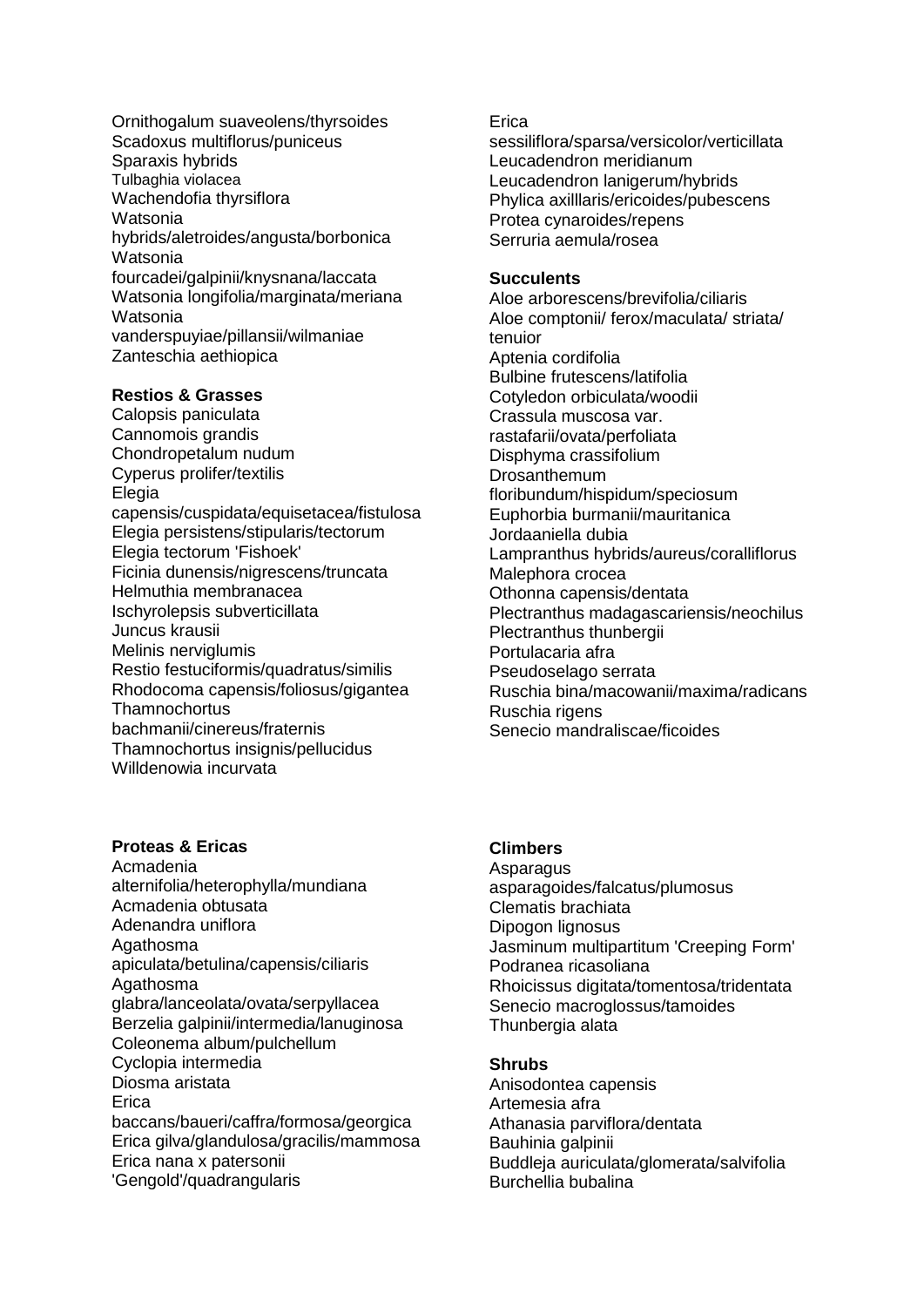- Buxus macowanii Carissa bispinosa/macrocarpa Carissa macrocarpa 'Green Carpet' Chrysanthemoides monilifera Clerodendron ugandense Colpoon compressum Crotalaria capensis Duvernoia adhatodoides Ehretia rigida Eriocephalus africanus Euphorbia burmanii/mauritanica Euryops pectinatus/virgineus Felicia echinata Freylinia lanceolata/tropica/visserii Gnidia oppositifolia/pinifolia/squarrosa Gomphostigma virgatum Grewia occidentalis Halleria elliptica Helichrysum dasyanthum Hemizygia obermeyerae Hermannia depressa/hyssopifolia Hypoestes aristata/'White Butterfly'
- Indigofera jucunda Jasminum multipartitum 'Bush Form' Leonotis leonurus Mackaya bella Metalasia muricata/pulcherrima Myrica quercifolia Nylandtia spinosa Ochna serrulata Orphium frutescens Orthosiphon labiatus Passerina rigida Pelargonium cordifolium/cuculatum/hybrid Pelargonium peltatum/quercifolium/scabrum Plectranthus ecklonii/fruticosus/zuluensis Plumbago auriculata Podalyria calyptrata/sericea Polygala fruticosa/myrtifolia/virgata Psoralea pinnata Putterlickia pyracantha Pycnostachys urticifolia Pteronia divaricata/incana Searsia (Rhus) crenata Ruttya fruticosa Salvia africana-caerulea/africana-lutea Salvia chamelaeagnea/dolomitica/murii Stoebe plumosa/juncea/reginae Strelitzia juncea / reginae Sutherlandia frutescens Tecoma capensis Ursinia sericea Vernonia capensis

#### **Lawn areas**

(Min size plugs @ 150 x 150mm spacing) Cynodon dactylon (full sun) Stenotaphrum secondatum (full sun) Dichondra repens (shade)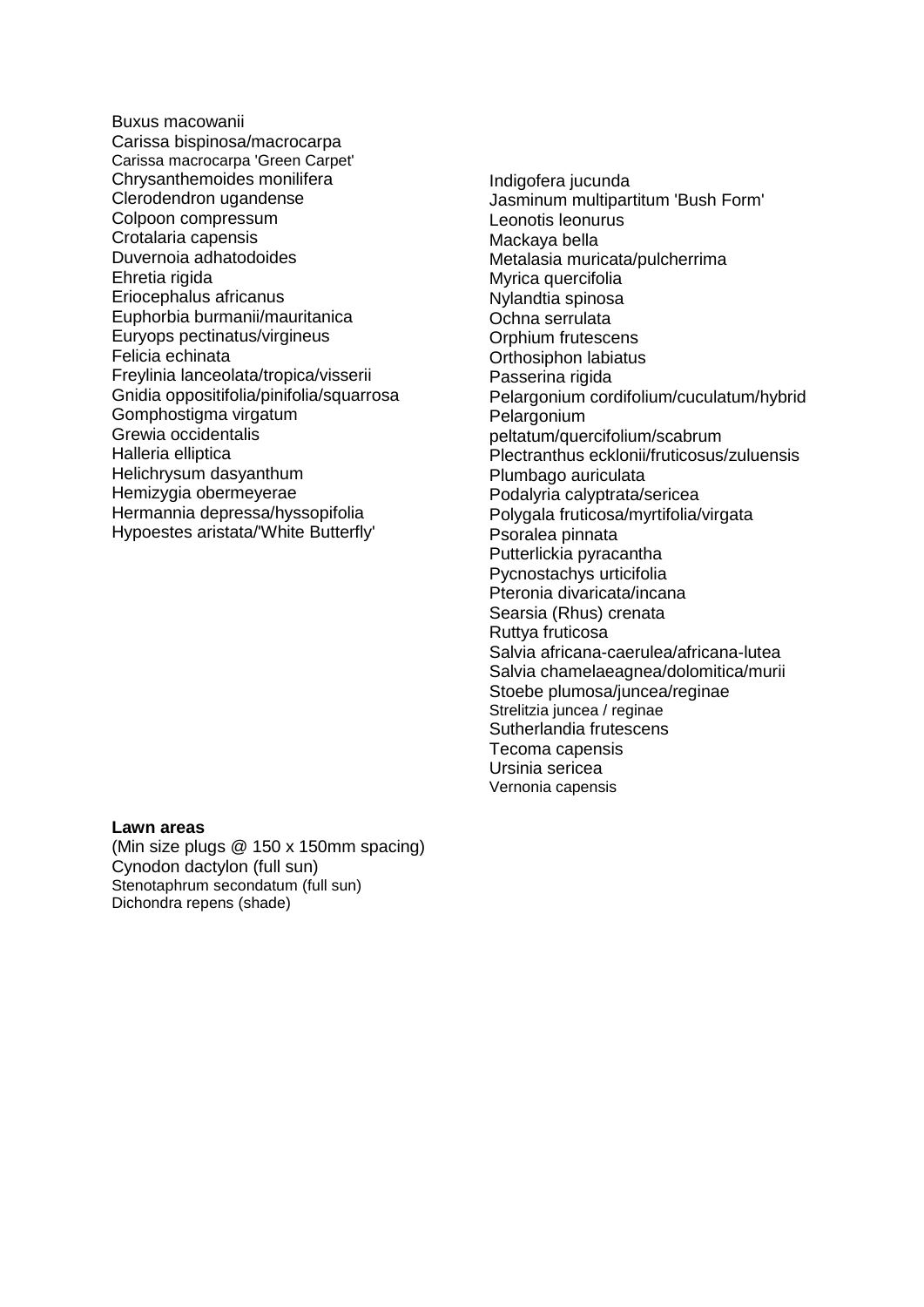#### **2m Road frontage planting strip within 3m building line:**

**Low Planting (5/m²)** Crassula multicava Drosanthemum floribundum Helichrysum argyrophyllum Jordaaniella dubia Lampranthus aureus Malephora crocea Ruschia caroli Scenecio ficoides

#### **5m Riparian interface Set back planting zone:**

Aponogeton distachyos Berzelia lanuginosa Calopsis paniculatum Carex clavata Chasmanthe aethopica Cliffortia ferruginea Cliffortia odorata Diospyros glabra Elegia capensis Elegia tectorum Falkia repens Gunnera perpensa Helichrysum cymosum Ischyrolepis subverticillata Isolepis species Juncus krausii Kniphofia species Melianthus minor Myrsine africana Nymphaea capensis Oftia africana Ornithogalum thyrsoides Pennisetum macrourum Plecostachys serpillifolia Prionium serratum Psoralea aphylla Pteridium aquilinum Restio tetragonus Senecio halimifolius Stenotaphrum secundatum Wachendorfia thyrsiflora Watsonia species Zantedeschia aethiopica

#### **RIVER CORRIDOR**

Grasses and Forbs to be seeded, Proposed seed list to be confirmed.

#### **4.3 Plant species not permitted**

All declared Alien and Invasive Species lists as promulgated (GN R.599, dated 1 August 2014) in terms of section 97(1) of the National Environmental Management: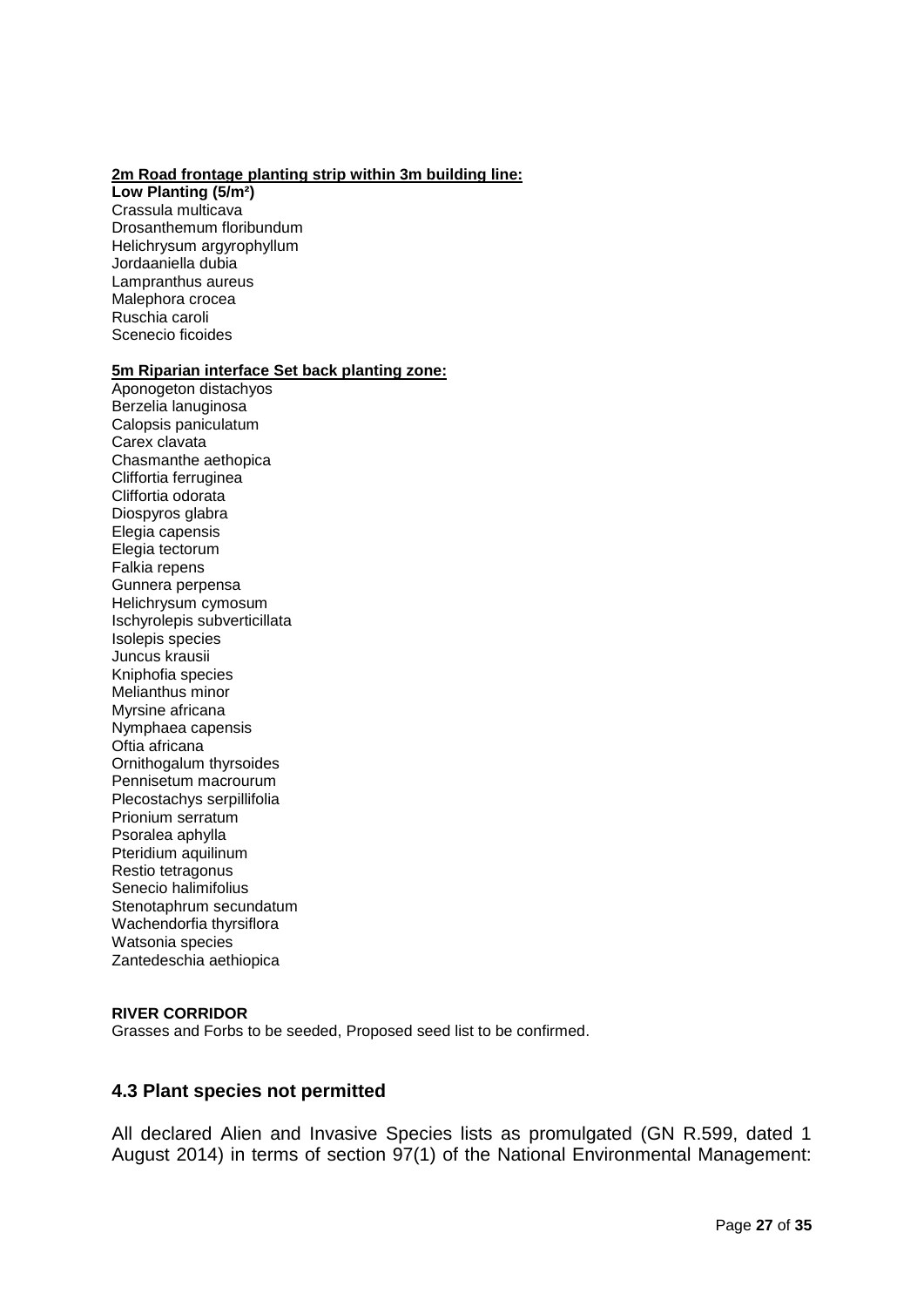Biodiversity Act (Act 10 of 2004) may not be used. The list can be found at the following link.

#### **https://www.sanbi.org/documents/nemba-invasive-alien-species-regulations/**

In addition, the following plants may not be planted:

- Any exotic tree (non-indigenous to South Africa)
- Palm trees
- Any type of exotic cactus or succulent
- Cordyline spp.
- Any Agave species
- Any species of Privet or exotic *Syzygium spp.*
- Bougainvillea
- Bottlebrush *(Callistemon spp)*
- Any Flax species *(Phormium spp)*
- Kikuyu lawn

#### **4.4 Soil preparation**

It is recommended that the landscaper is familiar with the underlying soil structure.

It is recommended that all planting areas to be ripped to a depth of 300mm and all stones larger than 50mm must be removed, as well as any builder's rubble.

If any compost is being imported. It must be from an approved supplier (weed free).

The use of chemical pesticides, ground poisons and traps are strictly prohibited anywhere on the Estate.

Environmentally friendly organic fertilizer must be used at all times.

All newly installed landscapes must have a 30mm thick layer of mulch covering all exposed areas.

#### **4.5 Maintenance of Gardens on Private Property**

All gardens are required to be kept in a tidy state at all times.

#### **4.6 Existing Landscaping in Common Areas**

- 4.6.1 Landscaping and irrigation have been installed in common areas. This landscaping and irrigation may not be altered or tampered with by an owner in any manner whatsoever. If changes need to occur in the common areas to accommodate private landscaping, the correct procedure should be followed as set out in Item 3.8.
- 4.6.2 Similarly, the **cutting back of branches from the trees in the common areas** may not be undertaken by an owner. Should an owner require such pruning and trimming, then the application process must be followed. Should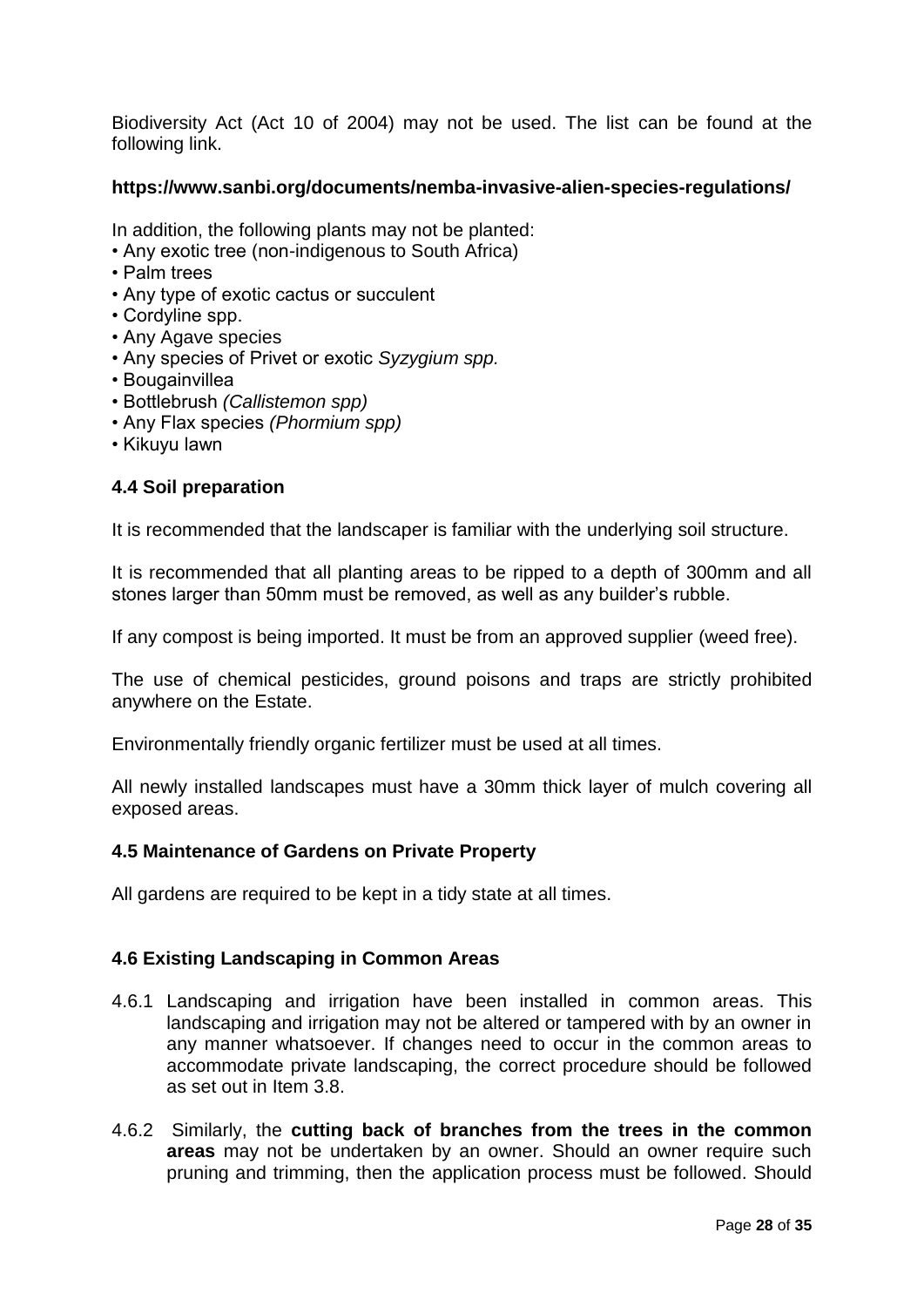a tree/plant be damaged or cut back without the correct procedure having been followed as set out in Item 3.8, the POA may impose a fine on the owner. The amount of the fine is to the discretion of the POA.

#### **5. IRRIGATION**

- 5.1 A **fully automated irrigation system** must be designed and installed according to South African Irrigation Institute (SABI) standards to be approved by a (SABI) member.
- 5.2 An **irrigation plan must be submitted for approval** prior to commencement.
- 5.3 The **irrigation system must be an automated system** adapted to using estate treated effluent, filtered grey water and borehole water or harvested rainwater.
- 5.4 A **programmable controller must be installed and co-ordinated with the Estate supply times** for the particular erf as all erven will be supplied with irrigation water only at certain times and days to ensure adequate pressure in the supply system.

#### **6. HARD LANDSCAPING**

The choice of hard landscaping elements must be inspired by the natural environment and the contemporary use thereof.

#### **6.1 Structures**

- No temporary structures are permitted within the erf landscape including "Wendy Houses".
- All outside structures such as pergolas, gazebo's and lapa's must comply with the design guidelines and therefore approved by the POA.

#### **6.2 Water features**

- Simple water features, inspired architectural design and natural materials, may be used to link internal and external elements such as court yards or as focal features to enhance the aesthetics of the garden and house.
- Water features are required to respect the water scarce climate and reduce water loss and evaporation as per water restriction requirements for all pools
- All water features are subject to the approval of the POA.

#### **6.3 Garden elements**

• All planting pots must fall within the colour pallet as provided for the exterior of the house.

#### **6.4 Paving and Decking**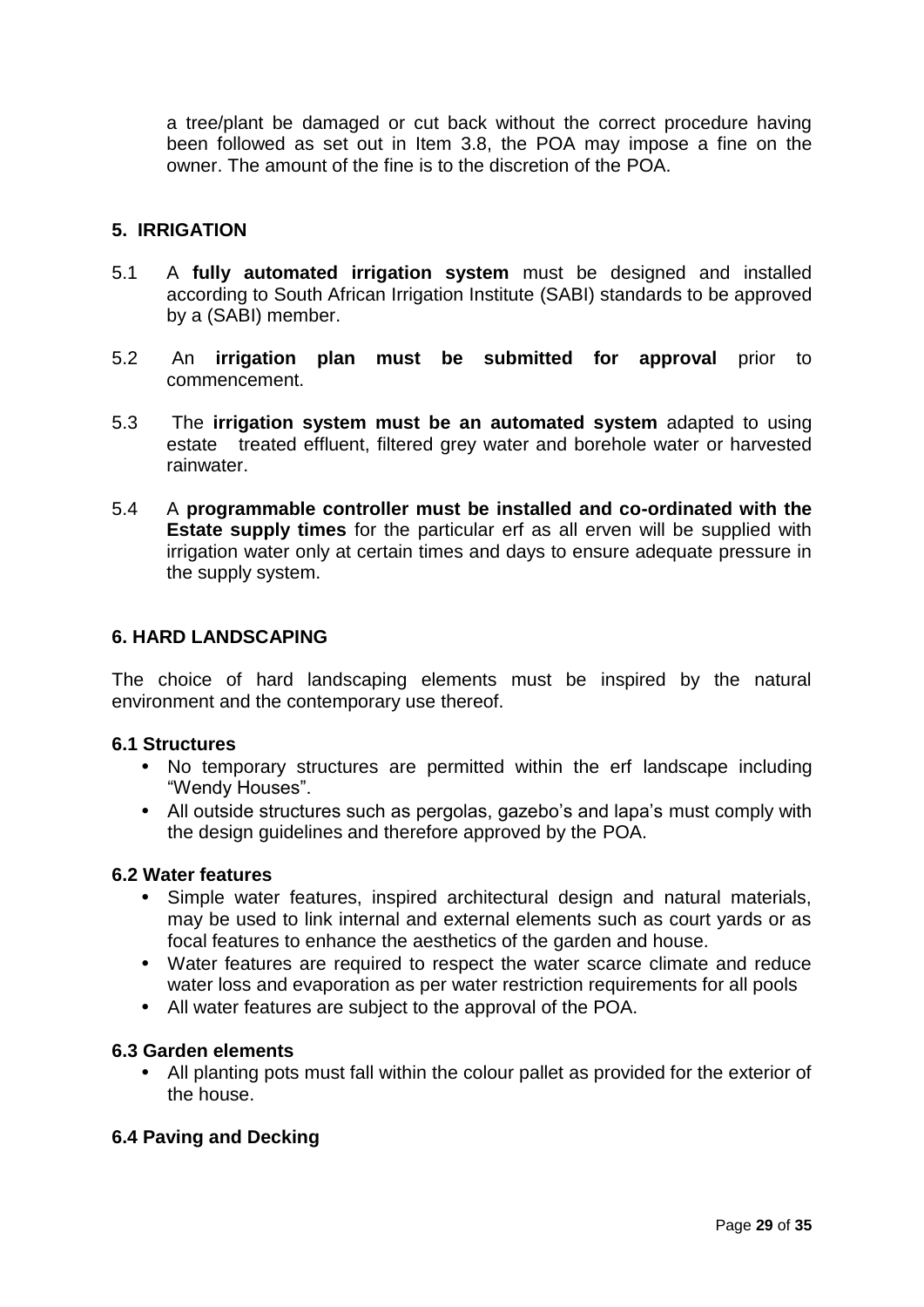- 6.4.1 Paving material must be selected from an appropriate list of materials in keeping with the overall character of the Estate.
- 6.4.2 Gravel, approved exposed aggregate brick, cobbles, sandstone and tiles are examples of appropriate materials.
- 6.4.3 The following materials are acceptable:
	- Cobbles and concrete / clay pavers in natural earthy colours with a predominantly cool colour range e.g. light stone, various tones of grey and charcoal colours. It is recommended that the majority of the surface is paved in lighter colours with dark colours reserved for accents or areas with a significant vehicle turning movements.
	- Stone chip/gravel mix 6-13mm mix granite: prima sandstone in a ratio of 1:2. All gravel to be laid on a compacted base and layer of geotextile (Bidim)
- 6.4.4 Decking should be made of an appropriate and approved timber.
- 6.4.5 All surface materials of whatever nature are subject to approval by the POA.
- 6.4.6 All paved areas must be constructed as per standard building practices to ensure an even surface. All paving edges must also be laid evenly, flush with ground level, on a concrete footing and edge the entire length of the driveway/path.
- 6.4.7 Stone chip/gravel areas must be edged with evenly laid paver/cobbles that are flush with the ground level, on a concrete footing and around the total perimeter of the stone chip/gravel area.
- 6.4.8 No paving other than access between the erf boundary and road is permitted in the road reserve area.
- 6.4.10Should an owner require a change to his existing driveway, then he shall follow the procedure as set out in Item 3.8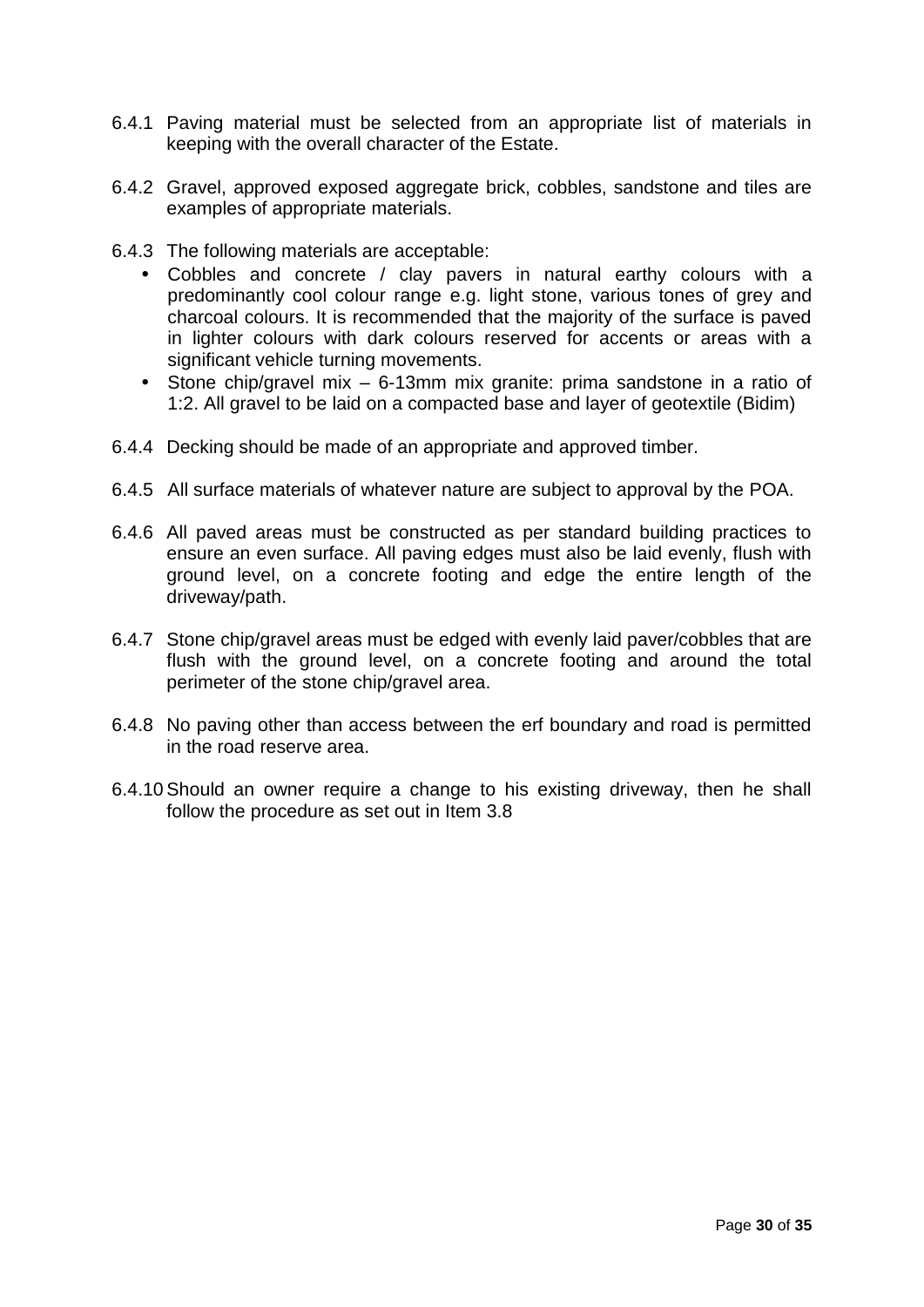#### **FORM 1:**

#### **REQUEST FORM FOR LANDSCAPING RELATED CHANGES IN PUBLIC OPEN AREAS**

**Owner's Details:**

Erf no:

Name:

Cell no:

E-mail:

#### **Builder's Details:** Company:

**Contact** 

person:

Cell no:

E-mail:

#### **Landscaper's Details:** Company:

**Contact** person:

Cell no:

E-mail:

#### **Request for landscape related changes due to** (Mark with **X**):

1 Temporary access to site

- 2 New driveways
- 3 Removal of existing driveway
- 4 Alterations to driveway
- 5 Piping for storm water
- 6 Piping for subsoil drains

#### **Description of above in words: Explanatory sketch attached: YES NO Please note:**

- 1. All changes to public area are to be clearly highlighted on a site plan (to scale) and submitted with this form to the POA.
- 2. All work in public areas is to be undertaken by the POA or POA representative.
- 3. If the change is not in accordance with the design guidelines, it will be referred to the design review landscape architects for comment at consultation rates for the client's account.
- 4. After receipt of the completed and signed form, a minimum of 5 working days is required for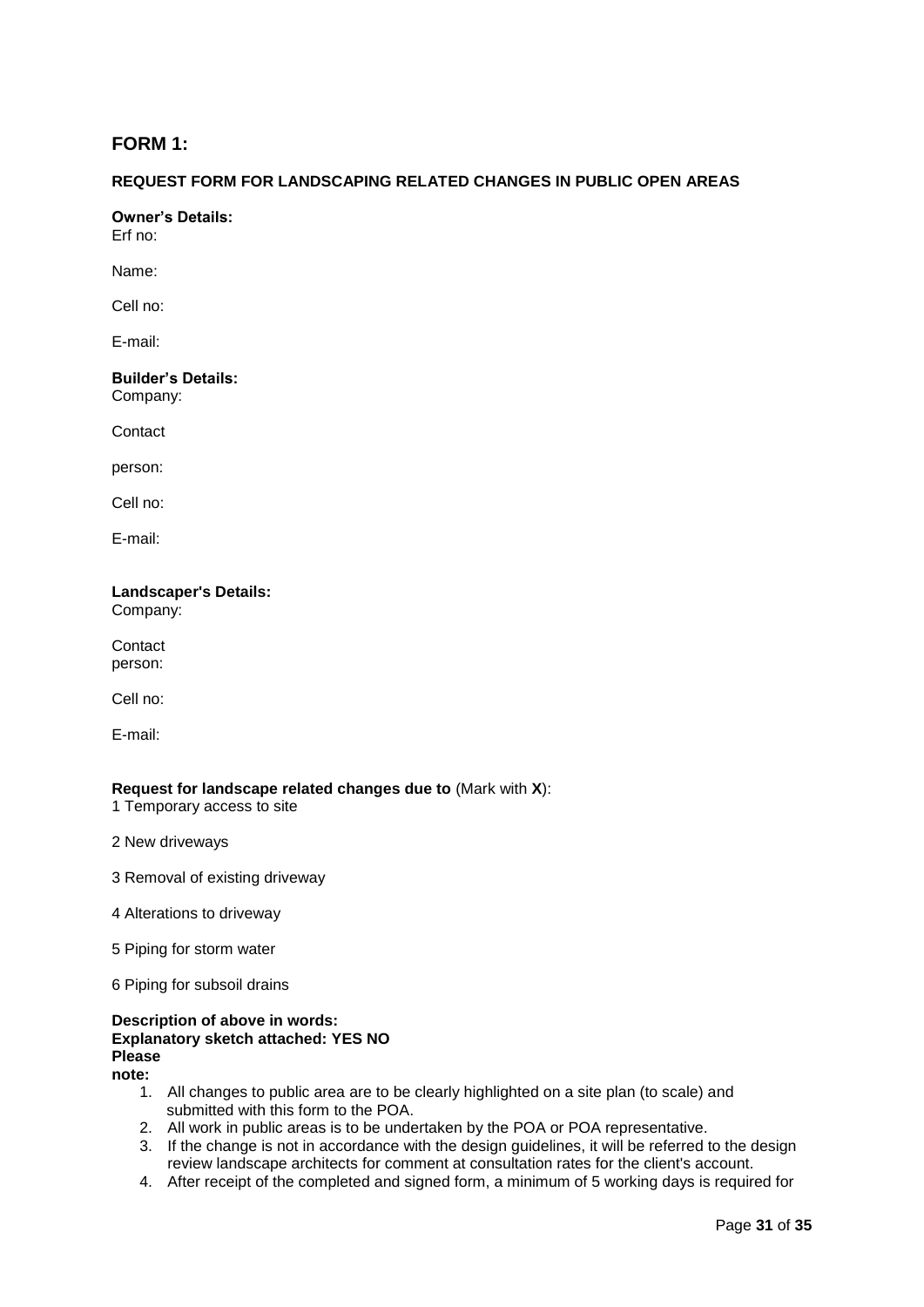the cost of the changes to be calculated and submitted to the owner/builder for approval.

- 5. A further minimum of 5 working days is required from receipt of the signed approval form before the changes will be implemented.
- 6. All payments for changes made are to be made to the POA.
- 7. No instructions related to the common or exclusively owned landscaped areas may be given to the landscaping maintenance teams unless authorized by the POA in writing.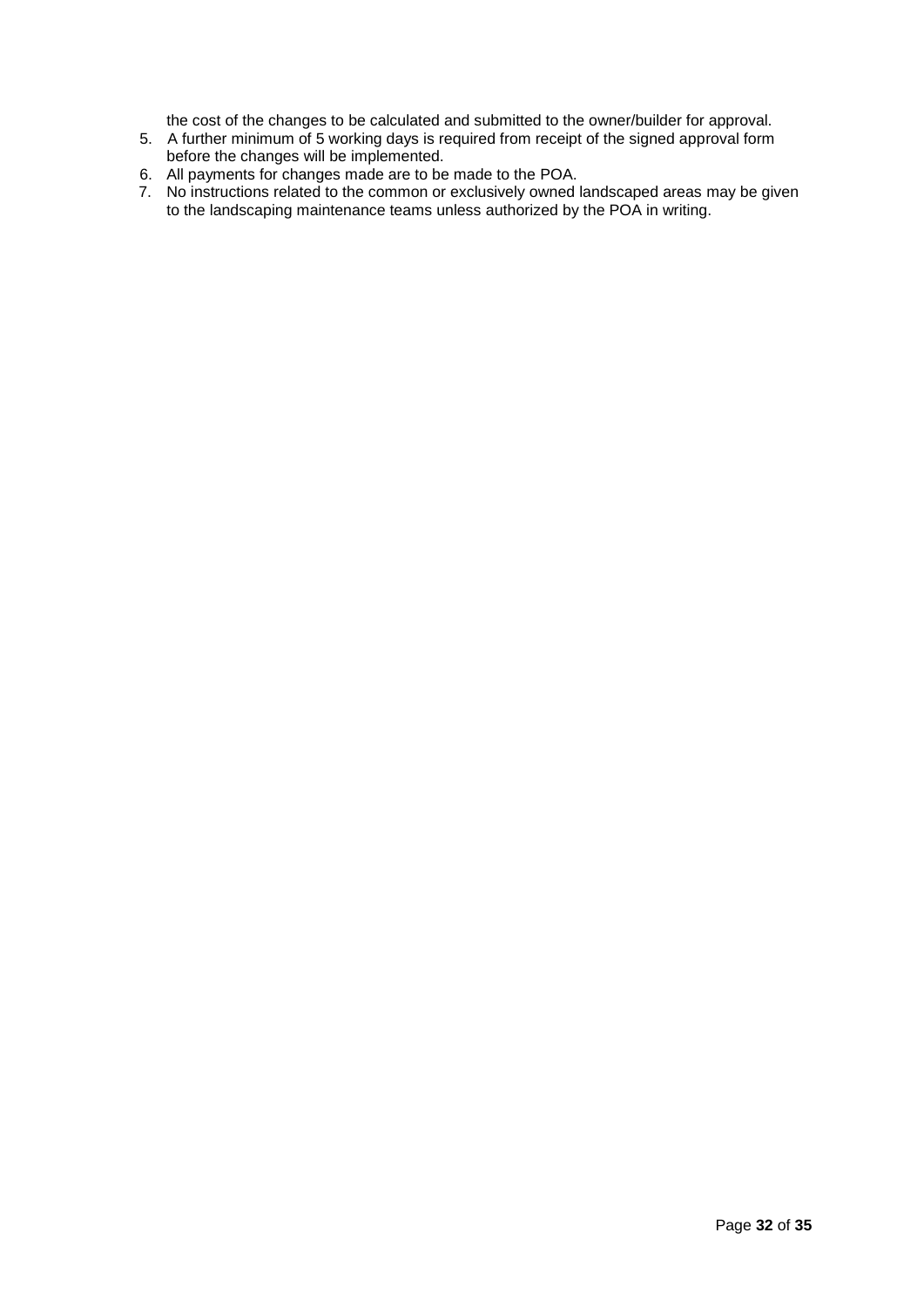

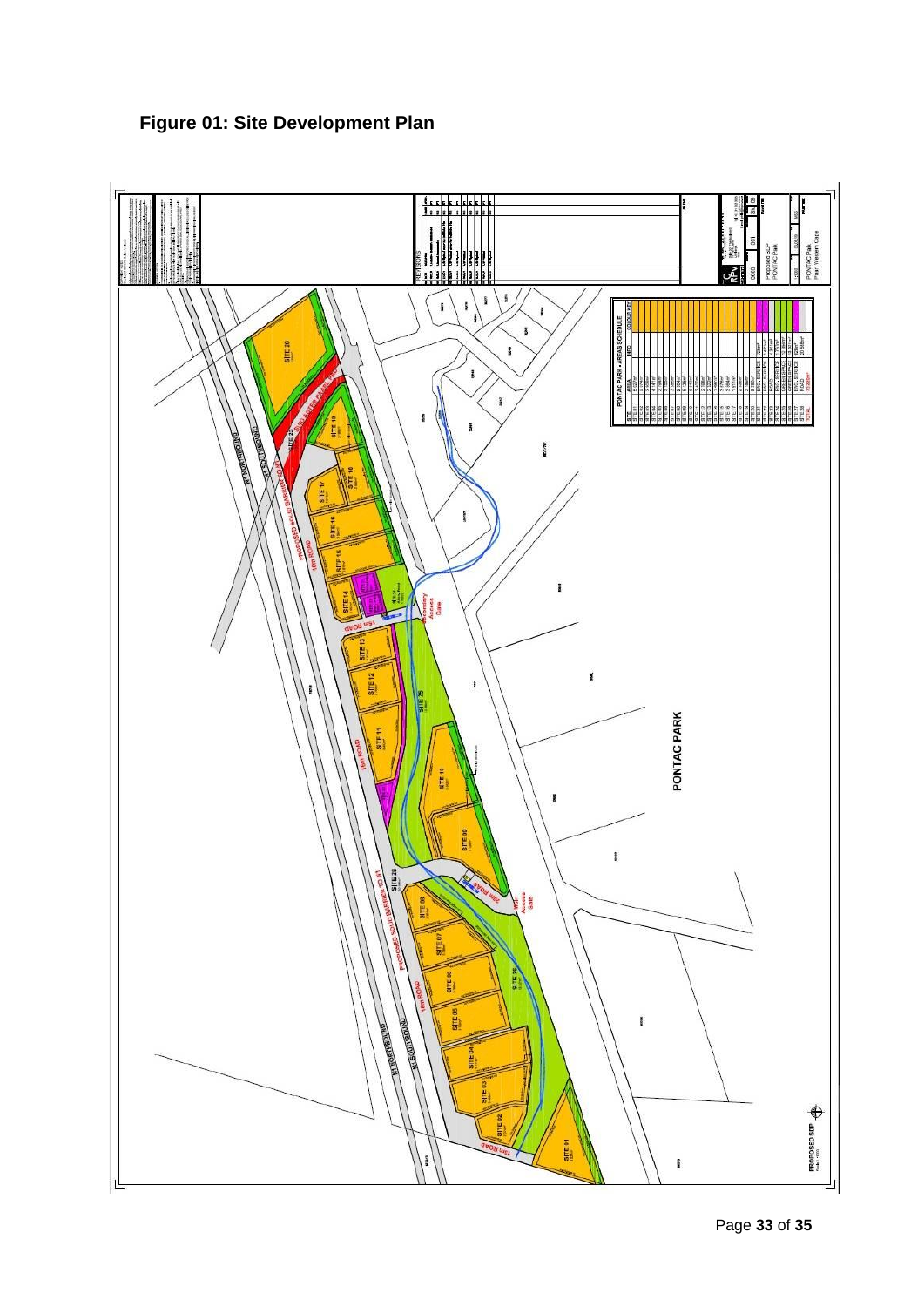